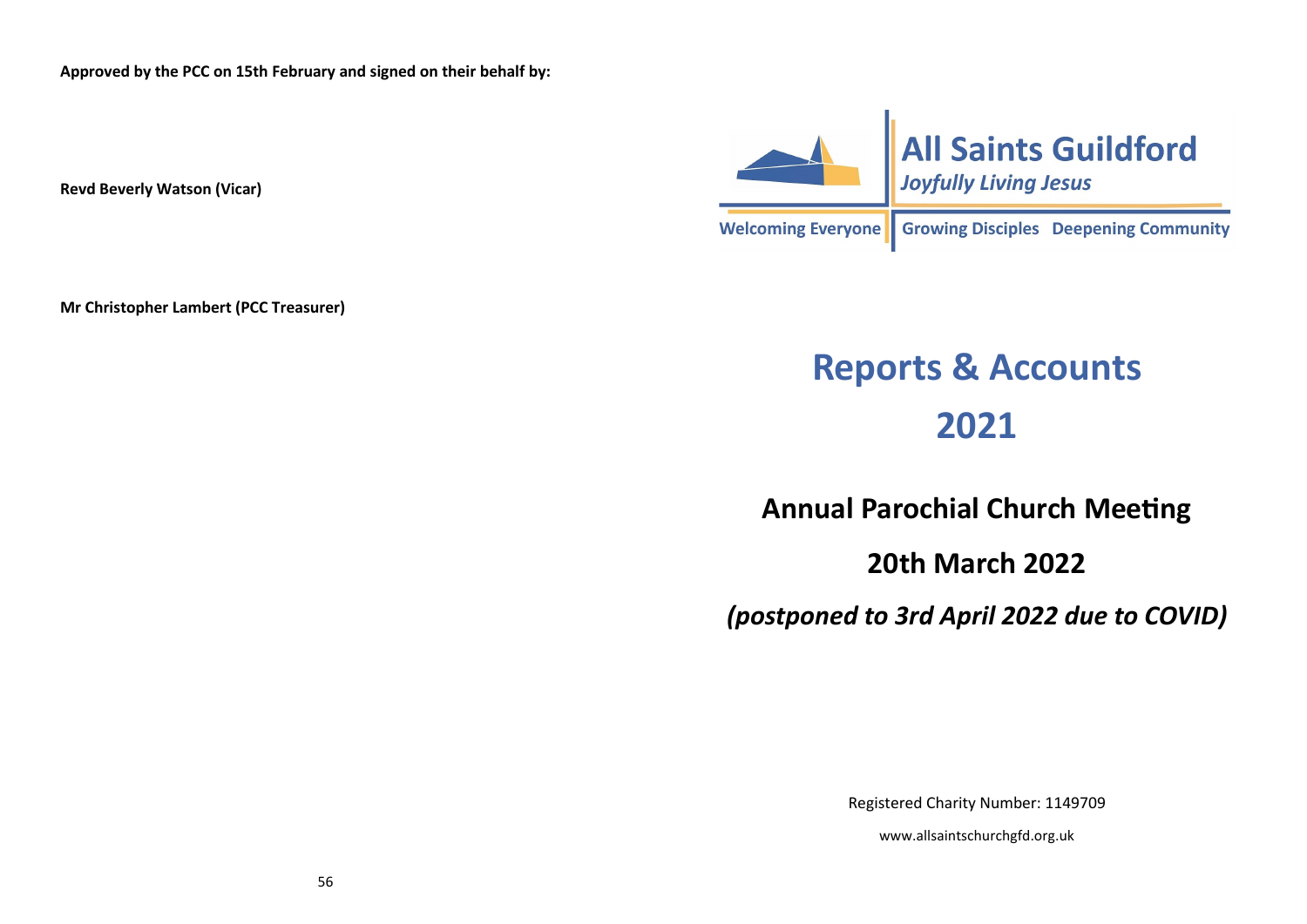| 3 (c) Costs of Fundraising Activities           |         |         |
|-------------------------------------------------|---------|---------|
| Magazine Costs of Printing                      | 1,250   | 1,144   |
| Costs of events                                 | 2,027   |         |
|                                                 | 3,277   | 1,144   |
| 3 (d) Costs of Buildings Upkeep and Improvement |         |         |
| Maintenance/Improvements                        |         |         |
| - Church                                        | 7,083   | 11,170  |
| $\frac{1}{16}$                                  | 3,456   | 3,357   |
| - Thom Bank repairs maintenance and insurance   | 652     | 1,747   |
| - Thorn Bank management fee                     | 1,119   | 1,116   |
|                                                 | 12,310  | 17,390  |
| 3 (e) Governance Costs                          | 156     | (36)    |
| <b>Total Resources Expended</b>                 | 128,147 | 121,650 |
| Net Movement in Main Unrestricted Income Fund   | 2,883   | (9,956) |

 $2 \times 55$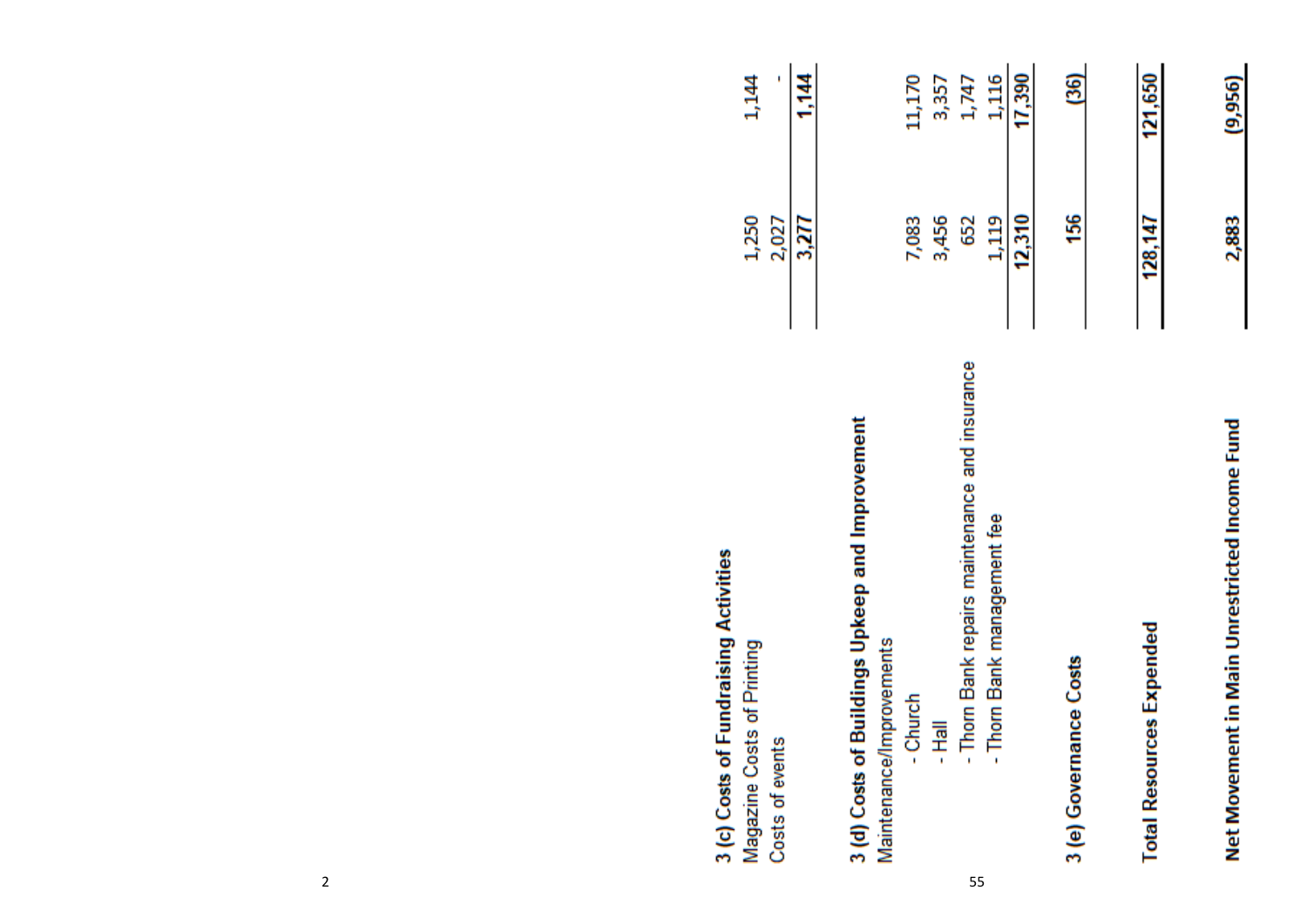| 3. RESOURCES EXPENDED                                                            | 2021<br>$\ddot{\phantom{1}}$ | 2020<br>4 |
|----------------------------------------------------------------------------------|------------------------------|-----------|
| 3 (a) Missionary and Charitable Giving<br>General Missions and Charitable Giving | 7,000                        | 6,400     |
| 3 (b) Church Activities                                                          |                              |           |
| Parish Share                                                                     | 78,658                       | 73,457    |
| Other Ministry Costs                                                             | 1,072                        | 1,620     |
| Salaries/honoraria                                                               | 10,853                       | 9,763     |
| Clergy Expenses                                                                  | 1,228                        | 1,035     |
| Church utilities                                                                 | 1,685                        | 1,455     |
| Hall utilities                                                                   | 1,533                        | 845       |
| Insurance - church                                                               | 687                          | 667       |
| $\overline{\mathbb{R}}$                                                          | 630                          | 630       |
| Cleaning                                                                         | 5,504                        | 2,919     |
| Printing & Stationery                                                            | 1,881                        | 3,529     |

| All Saints' Church PCC 2020/21 |  |  |  |  |
|--------------------------------|--|--|--|--|
|--------------------------------|--|--|--|--|

**Ex-officio Members**

**Vicar** Revd Beverly Watson\*

832 96,752

1,673

Other Costs

105,404

**Churchwardens** Henrietta Harding\* Robin Holdsworth\*

**Deputy Churchwardens** *(vacancies)*

**Deanery Synod Representatives** Rebecca Brown

Simon Doran

### **Current Members - term ending**

**2022** Marguerite Barclay \* Rob Burch Julie Lodge \* Joanna Smalley

### **2023**

Simon Moulden Trish Tye \*

### **2024**

Rob Crossingham \* Ed Gillett \* Peter Nicholls Angela Rose \* Andy Wells

**Co-opted** Katherine Hopwood Annie Twidell

\* Members of Standing Committee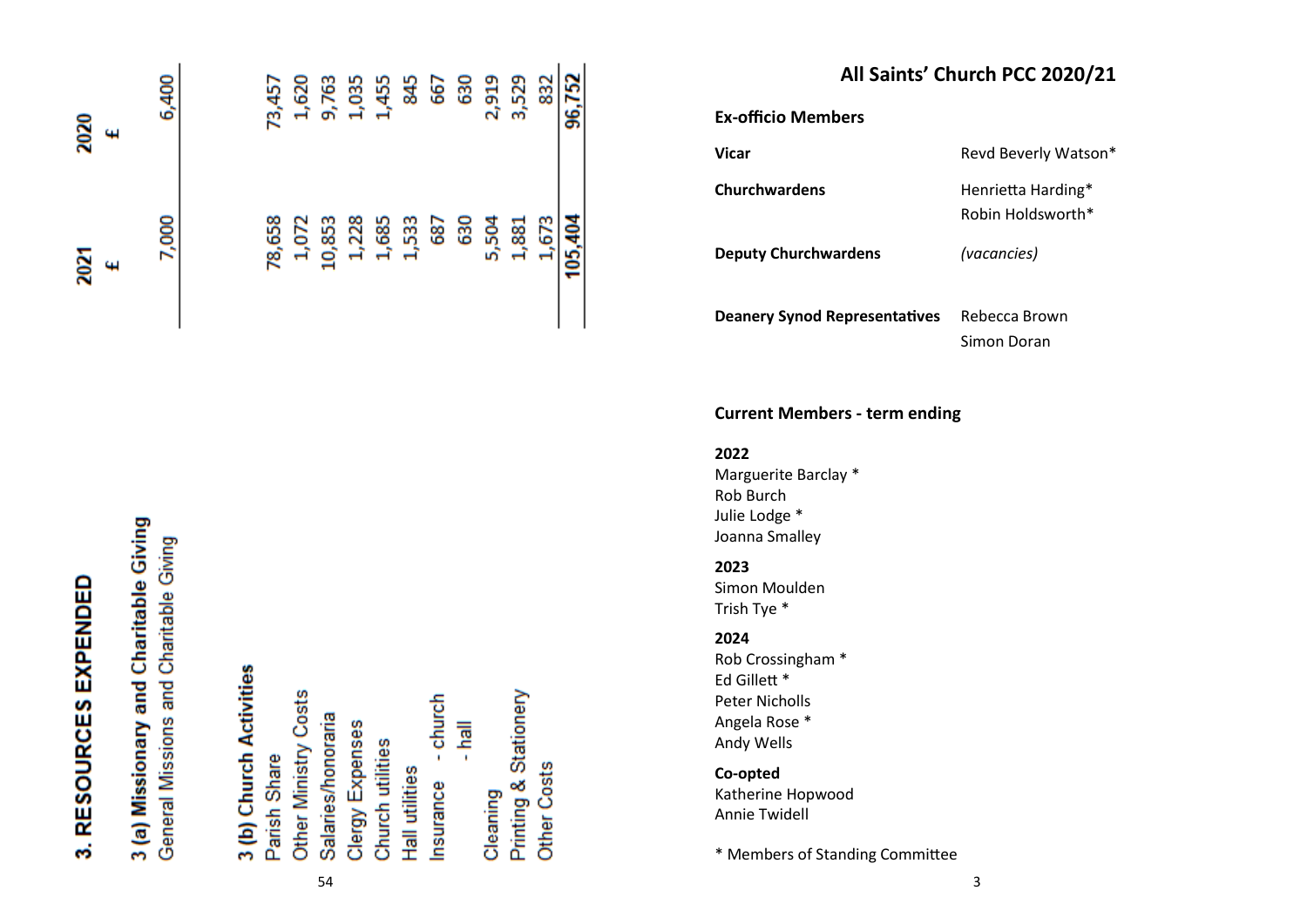|                      | <b>AGENDA</b>                                                                                                                                 |                                                    | 499                                           |        |                         |                          | 856            | 210                  |        |                                | 282                         |                                 |  |
|----------------------|-----------------------------------------------------------------------------------------------------------------------------------------------|----------------------------------------------------|-----------------------------------------------|--------|-------------------------|--------------------------|----------------|----------------------|--------|--------------------------------|-----------------------------|---------------------------------|--|
|                      | <b>Annual Vestry Meeting - All Saints' Church Guildford</b><br>To be held on 20th March 2022<br>(postponed to 3rd April 2022 due to COVID)    | 15,540                                             |                                               | 16,039 |                         | 18,629                   |                | $\rightarrow$        | 20,695 |                                |                             | 111,694                         |  |
| 1.<br>2.<br>3.<br>4. | Opening prayers<br>Apologies for absence<br>Notice convening the meeting to be taken as read<br>Minutes of the Annual Vestry Meeting for 2021 | 15,540                                             | 473                                           | 16,013 |                         | 33,027                   | 611            | 1,036                | 34,674 |                                | 741                         | 131,030                         |  |
| 5.                   | <b>Election of Churchwardens</b>                                                                                                              |                                                    |                                               |        |                         |                          |                |                      |        |                                |                             |                                 |  |
| 6.                   | <b>Election of Deputy Churchwardens</b>                                                                                                       |                                                    |                                               |        |                         |                          |                |                      |        |                                |                             |                                 |  |
|                      |                                                                                                                                               | Rent from Thorn Bank property<br>2 (c) Investments | from Investments<br>and Dividends<br>Interest |        | 2 (d) Church Activities | Hall and church lettings | Magazine Sales | Magazine Advertising |        | 2 (e) Other incoming resources | - weddings/funerals<br>Fees | <b>Total Incoming Resources</b> |  |

53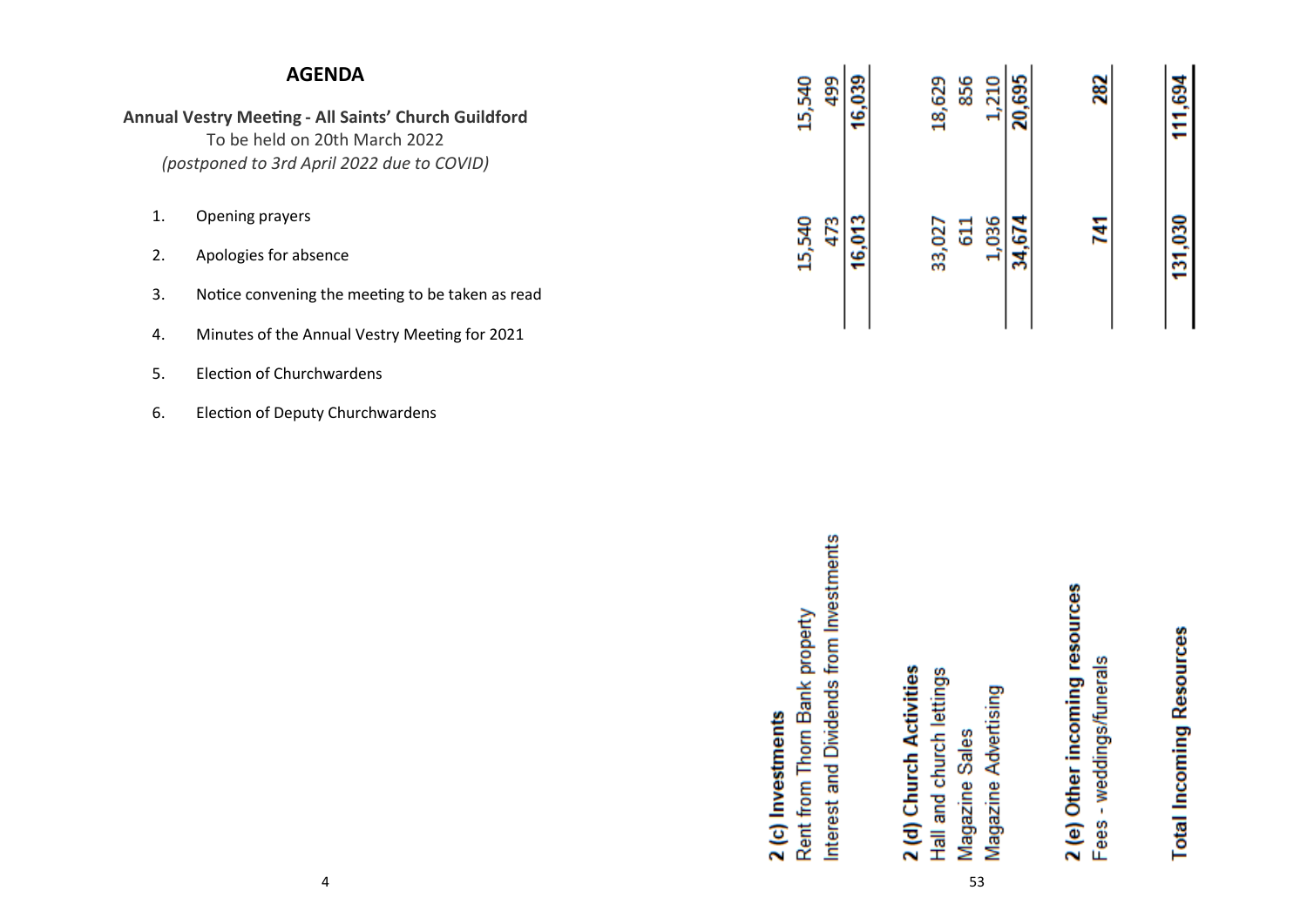|                               | <b>Note</b> | 2021   | 2020   |
|-------------------------------|-------------|--------|--------|
| 2 (a) Voluntary Income        |             |        |        |
| Planned Giving                |             |        |        |
| Gift Aided Donations          |             | 45,206 | 41,913 |
| Income Tax Recovered          |             | 11,302 | 10,478 |
| Legacy                        |             |        | 2,150  |
| Other                         |             | 10,815 | 9,900  |
| Collections (Including GASDS) |             | 1,370  | 1,354  |
| Donations - non-recurring     |             | 1,559  | 1,678  |
|                               |             | 70,252 | 67.473 |

MAIN UNRESTRICTED INCOME FUND - INCOMING RESOURCES

Ñ

# 2 (b) Activities for generating funds

sundry income Other events and Bonfire/fireworks Various Grants Autumn Fete

1,005 6,200 7,205

2,708

1,000 9,350

3,405

2,237

### **AGENDA**

**Annual Parochial Church Meeting - All Saints' Church Guildford** To be held on 20th March 2022 *(postponed to 3rd April 2022 due to COVID)*

- 1. Notice convening the meeting to be taken as read
- 2. Minutes of the Annual Parochial Church Meeting for 2021
- 3. Revision of the Electoral Roll
- 4. Election of people to the PCC
- 5. Annual reports for the church
- 6. Financial statement for the year ending 31 December 2021
- 7. Appointment of auditor
- 8. Review of safeguarding
- 9. Appointment of Parish Safeguarding Representative
- 10. Year's report by the vicar
- 11. 'Transforming Church, Transforming Lives' Plan
- 12. Questions and points of interest
- 13. Closing prayers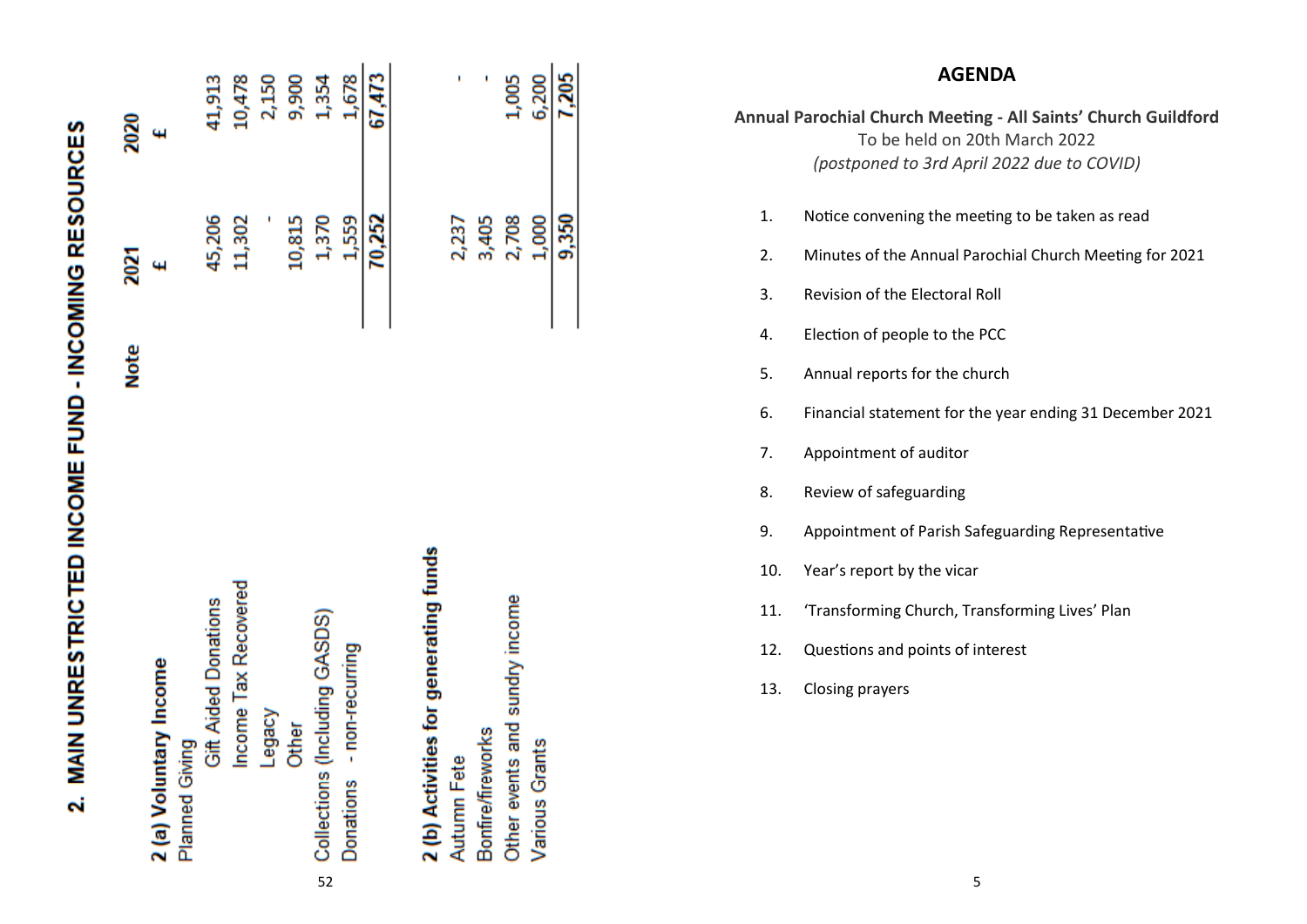### **Draft Minutes of All Saints' Annual Vestry Meeting held on 21st March 2021**

### **Due to COVID -19, the meeting was held via Zoom**

### **1. Opening Prayers**

The meeting was chaired by the vicar, Reverend Beverly Watson, who, after welcoming those attending, said prayers.

### **2. Apologies for Absence**

Apologies were received from Martyn and Jeanette Whiteman, and Andy Wells.

There were 39 parishioners recorded as attending the meeting.

### **3. Notice Convening the Meeting**

The notice convening the meeting was taken as read as it had been displayed for the requisite time prior to the meeting.

### **4. Minutes of the Vestry Meeting for 2020**

The minutes were accepted unanimously as a true record and signed by the vicar.

### **5. Election of Churchwardens**

Carolyn has served five years as churchwarden and has decided to step down. Beverly offered Carolyn her thanks for her service, especially in this most recent challenging year.

Henrietta Harding has served three years and kindly offered to stand once again.

Robin Holdsworth has also been nominated to serve as Churchwarden. The wardens' responsibilities have been nominally divided, with Henrietta taking main responsibility for worship and Robin taking main responsibility for the buildings.

There were no other nominations and so Henrietta and Robin were unanimously elected as our Churchwardens.

### **6. Election of Deputy Churchwarden**

Richard Hemingway is stepping down as a deputy warden and Beverly offered her thanks for Richard 's faithful service. We have had no nominations for deputy warden. deputy wardens could be appointed during the year if any candidates come forward

> **Trish Tye PCC Secretary 2020/21**

|          | $\mathcal{L}_{\zeta}$ |
|----------|-----------------------|
|          | 11.<br>$\delta$       |
| rention. |                       |
|          |                       |

 $\sim$  1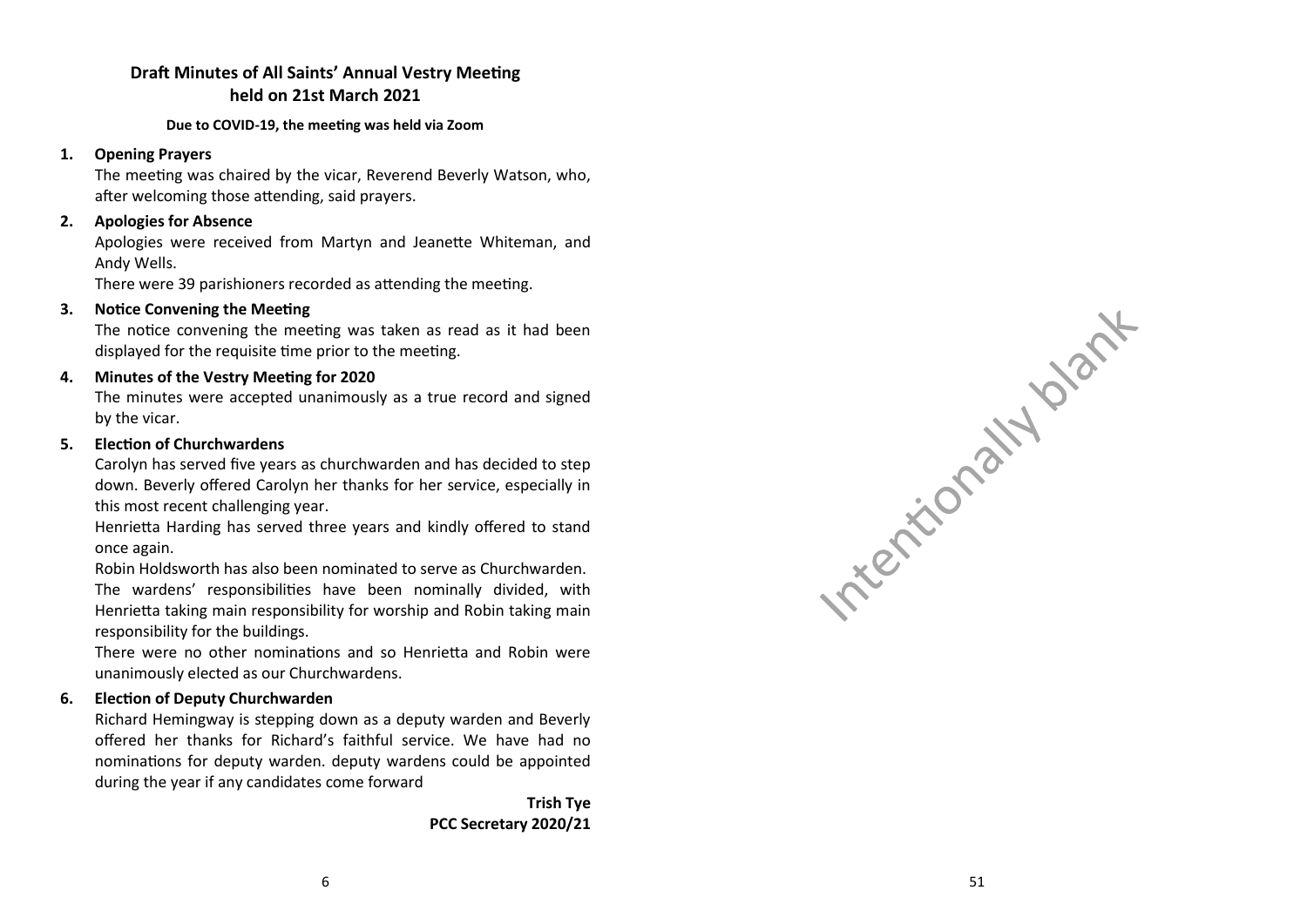### **Other Accounting Policies**

Planned giving, collections, donations and legacies are credited when received. Income tax refunds in respect of gift aid claims on the Planned Giving are credited quarterly when the claim has been calculated. The income tax recoverable under the Gift Aid Small Donations Scheme (GASDS) is claimed and accounted for twice annually – at the end of the tax year and at the end of the financial year. The income tax recoverable, £2,919, at the year-end – see note 1(g) therefore includes the second of these GASDS elements along with the main quarterly gift aid claim for the December Quarter. Property rents and amounts due in respect of the hire of the hall are credited to the period to which they relate. All other income is credited when received .

**Resources expended:** Missionary and charitable giving is accounted for when the amounts to be donated have been agreed by the PCC. The diocesan parish share is paid by twelve monthly instalments and accounted for accordingly. All other expenditure is generally recognised when it is incurred.

| <b>Missionary and Charitable Giving:</b> | £      |
|------------------------------------------|--------|
| Wycliffe Bible Translation Foundation    | 1,200  |
| <b>Five Talents</b>                      | 725    |
| <b>Friends International</b>             | 725    |
| The Bishop of Guildford's Foundation     | 725    |
| A Rocha                                  | 725    |
| United Society Partners in the Gospel    | 725    |
| <b>Bible Society</b>                     | 725    |
| Mosaic Middle East                       | 725    |
| North Guildford Food Bank                | 725    |
| Total                                    | £7.000 |

### **Draft Minutes of All Saints' Annual Parochial Church Meeting held on 21st March 2021**

Due to COVID-19, the meeting was held via Zoom. It was chaired by the vicar, Reverend Beverly Watson, and followed on immediately after the Vestry Meeting.

**Apologies:** Apologies were received from Martyn and Jeanette Whiteman, and Andy Wells.

### **1. Notice Convening the Meeting**

The notice convening the meeting was taken as read as it had been displayed for the requisite time prior to the meeting.

### **2. Minutes of the Annual Parochial Church Meeting for 2020**

These were unanimously accepted as a true record. They were then signed by the vicar.

### **3. Revision of the Electoral Roll**

Richard Pointer reported that last year we had 125 people on the Electoral Roll. During the year, seven new names have been added and two removed. Our total on roll is therefore 130. This is the second revision since the roll was compiled two years ago. We have included our Zoom congregation as they have worshipped with us during the year. Beverly gave her thanks to Richard and Sandra and commented on how encouraging it is to see growth during a pandemic.

### **4. Election of members of the Parochial Church Council**

Those retiring from the PCC by rotation are Eve Gunn, Chris Lambert, Paddy Payne and Martyn Whiteman. Beverly gave her thanks to all four for their varied talents and faithful hard work.

We had six vacancies in total on the PCC and we have had five eligible nominations. These are Peter Nicholls, Andy Wells, Ed Gillett, Angela Rose and Rob Crossingham.

*Proposal:* That we elect these five nominees as one, to serve for the next three years.

*Proposed:* Beverly Watson; all in favour.

We also had two further nominations for PCC members – Katherine Hopwood and Annie Twidell. Neither nominee has been on the Electoral Roll for the required six months and so at the first PCC meeting, it is our intention to co-opt Katherine and Annie to the PCC.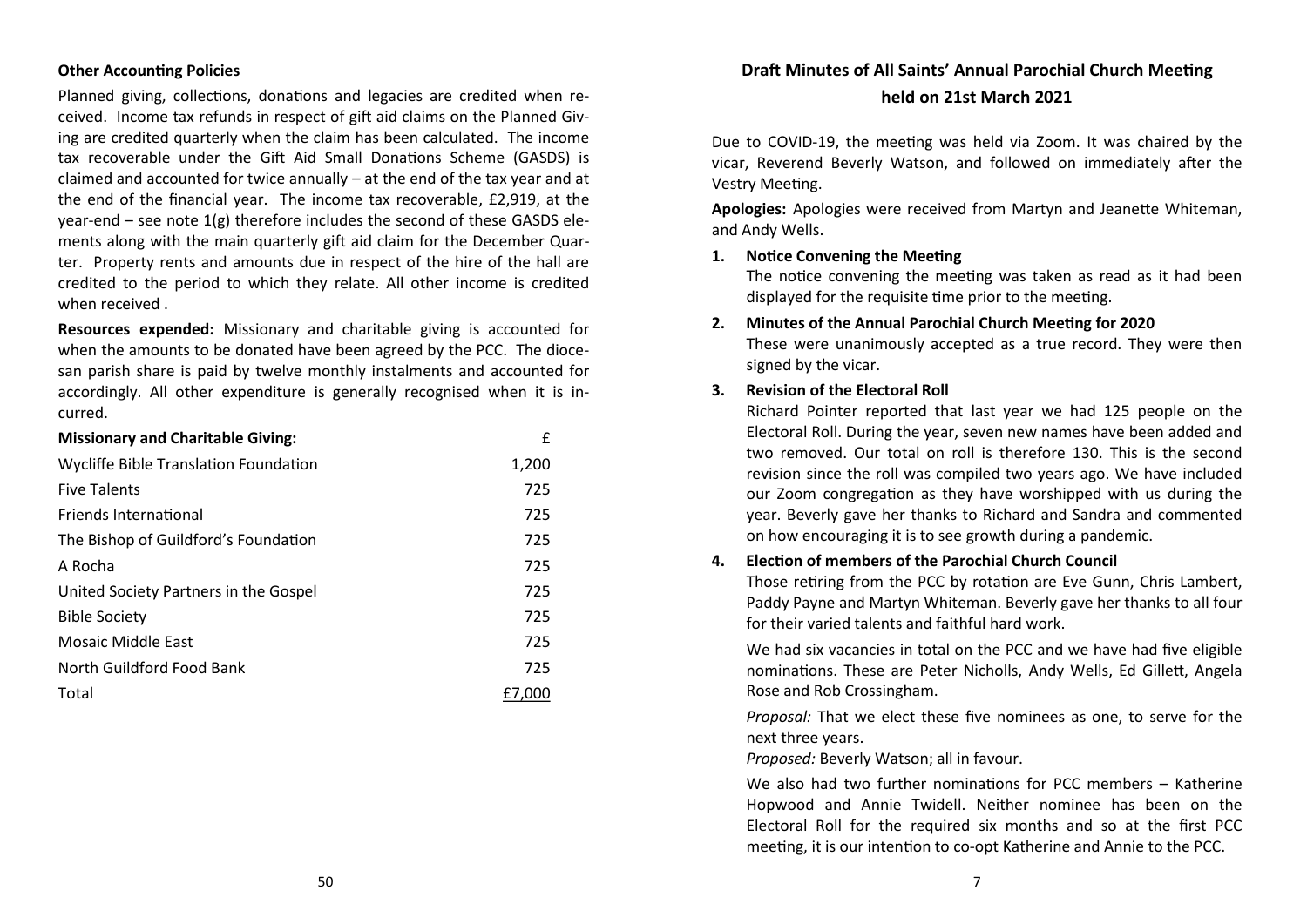### **5. Annual Reports for the Church**

The Annual Reports had been previously available online and in printed form in the Reports and Accounts document.

Comments on the reports:

Sylvia Holdsworth commented that 'licensed' ministry should be spelt with an s not a c.

Richard Hemingway asked if there could be a music section in the Annual Report. Beverly noted this point.

### **6. Financial statement for the year ending 31 December 2020**

A Financial Review, the Balance Sheet, a Statement of Financial Activities and notes on the accounts have been included in the Reports and Accounts booklet. The Treasurer, Chris Lambert, presented a summary to the meeting.

2020 hasn't been a good year, with our accounts showing a deficit of just under £10k. This is the biggest deficit in ten years. Taking this into account, our main fund has reduced to £56,970.

The deficit is mostly due to a shortfall in income of about £14k. Most of this is within voluntary income and church activities.

The gross income from the hall has dropped by £5k because many people cancelled their activities. The drop could have been worse in the circumstances.

Voluntary income has dropped through the closure of the church and so there were no in-person collections. In addition to this, 34% of voluntary income comes from just five people. When one of these drops out, this badly affects the figures and that has happened this year.

Within the activities for generating income, we have lost the summer fete and the bonfire night. But we have gained some grant funding from The Bishop of Guildford's fund (£1.2k) and Guildford Borough Council (£5k). These have softened the deficit somewhat.

Expenses have reduced by about £2k because of the church being closed. In addition, the Parish Share has dropped. It was due to increase, but the Diocese decided to subsidise the parishes by reducing the Parish Share. We submitted figures to demonstrate our expected losses and our share was reduced by £5.2k.

Chris ended by explaining that things aren't as bad as they seem. The

ferred from Onslow Village Limited in 1983 to the church (as tenant of the bungalow). As in previous years it has not been thought worthwhile to revalue the property.

**1(f) Investments:** The CBF Investment Shares are included in balance sheet at cost price. Our 786 units are valued at £18,407 at the mid-market price of 2341.81 pence per share on 31st December 2021.

| Net Current Assets:                     |       |
|-----------------------------------------|-------|
| 1(g) Debtors and Prepayments:           |       |
| Gift Aid & GASDS income tax recoverable | 2.919 |
| Other – mainly payments in advance      | 717   |
| Total                                   | 3.636 |

**1(h) Short Term Deposits:** Monies surplus to current needs are lodged with the CBF Church of England Deposit Fund at short term rates of interest and with immediate withdrawals allowed.

**1(i) Cash at Bank:** The PCC banks with CAF Bank Ltd at their West Malling, Kent head office.

| 1(i) | <b>Creditors and Accruals:</b>             | £     |
|------|--------------------------------------------|-------|
|      | Thorn Bank rent received in advance        | 794   |
|      | Hire of hall and church - advance receipts | 597   |
|      | Secretarial costs outstanding              | 667   |
|      | Visiting organists                         | 287   |
|      | Magazine printing costs                    | 2,250 |
|      | Magazine advertising in advance            | 850   |
|      | Choral Scholars deferred income            | 464   |
|      | Carpet for Reading Room                    | 865   |
|      | Utilities accruals                         | 664   |
|      | Other                                      | 1,158 |
|      | Total                                      | 8,596 |

**1(k) General Charitable Missions:** The Voluntary Giving from the congregation comes to approximately £70,250. So the charitable donations made by the church for 2020 will be in total 10% of that figure rounded down to £7,000, and see note 3(a). £1,200 has already been disbursed to the Wycliffe Bible Foundation so that leaves a further £5,800 to be disbursed, hence the accrual of this amount .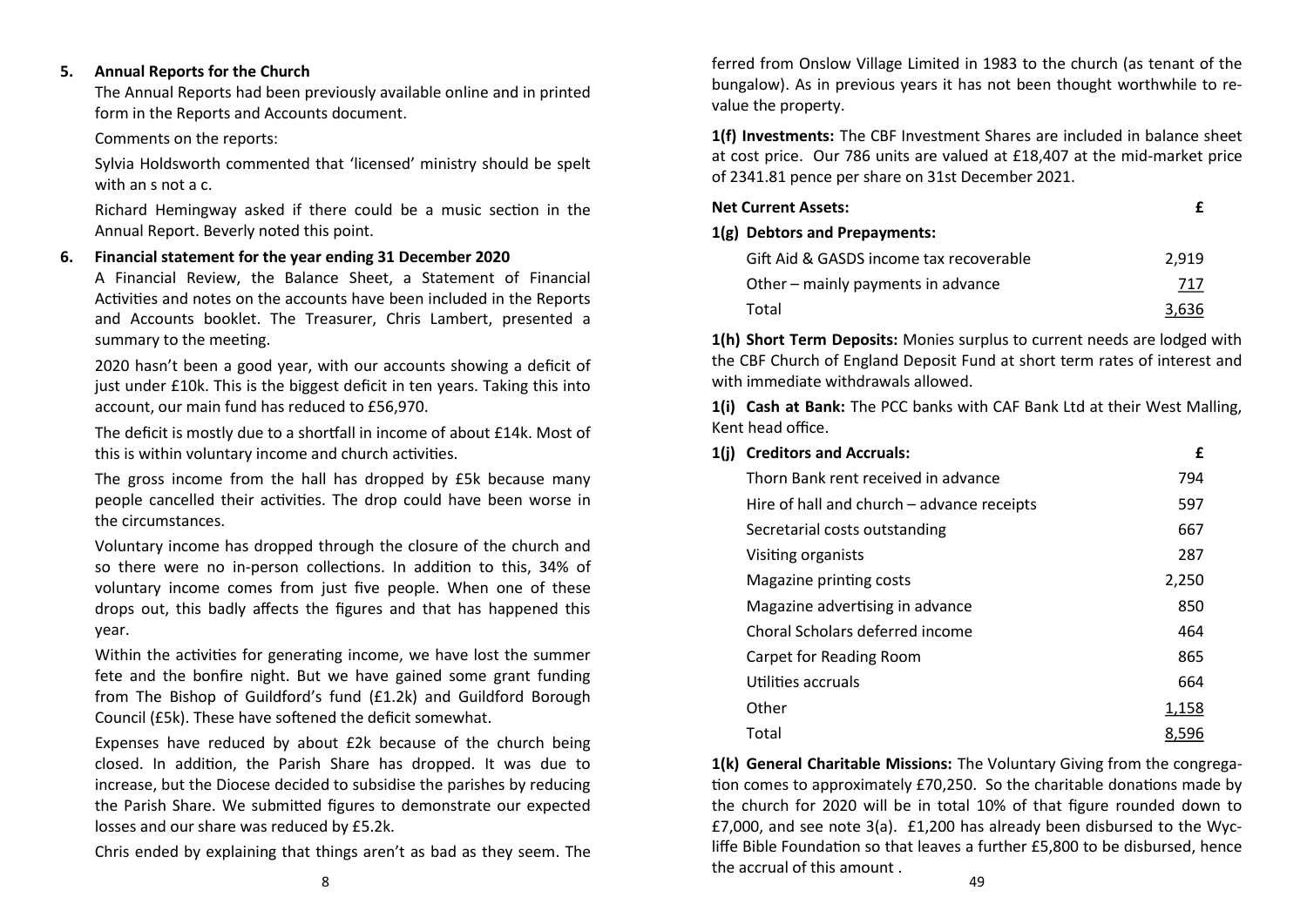**1(c) Chair Fund:** This is a fund which was set up in 2020 to pay for the new chairs in the church. It consisted of donations from the congregation and the associated gift aid recovered from HMRC. A legacy of £10,000 left specifically for this purpose was also transferred to this fund. The amounts due to the supplier of the chairs, all now paid, were charged against the fund leaving a balance of £2,407. A small payment for a plaque was charged against the fund in the current year but the balance left after that was no longer required. As stated in Note 1 above this balance is now transferred to the main fund. The details are set out below .

| Opening Balance at 01 January 2021     | 2,407   |
|----------------------------------------|---------|
| Deduct Expenditure: Plaques for chairs | (105)   |
|                                        | 2,302   |
| Transfer to main fund                  | (2,302) |
| Balance remaining at 31 December 2021  |         |

**1(d) Windows Appeal Fund:** As stated in previous accounts this fund was created to pay for the replacement of the windows in the reading room and the church office. The movement on the fund during the year was as follows.

| Opening Balance at 01 January 2021    | 915   |
|---------------------------------------|-------|
| Transfer to main fund                 | (915) |
| Balance remaining at 31 December 2021 |       |

### **Assets and Liabilities**

**1(e) Tangible Fixed Assets:** Consecrated and benefice property is the property of the diocese not the PCC and is excluded from the accounts by S10(2) (a) of the Charities Act 2011.

Moveable church furnishings held by the vicar and churchwardens on special trust for the PCC and which require a faculty for disposal are inalienable property, listed in the Church's inventory, which can be inspected at any reasonable time. Such assets are not valued in the financial statements.

The freehold property in Thorn Bank stands in the Balance Sheet at a nominal valuation of £12,000. This valuation arose when the property was transbalance sheet is still quite strong through our reserves.

Questions on the accounts:

*Creditors - church scholars:*

Richard Pointer asked what this is.

Chris explained that this is the money donated by church members to fund our choral scholars. The amount coming in has been greater than that spent, so it has been left as a creditor as we may pay it out, or return it, in the future.

### *Balance to pay on the church chairs:*

Richard Pointer asked if this was being held back for any reason. This has been paid in February.

Beverly offered a vote of thanks to Chris for his hard work in a challenging year and the clarity of accounts. Beverly mentioned that we also raised £15k for the church chairs and so also an investment. Beverly also offered her thanks to people for their continued generosity and faithfulness in giving.

### **7. Appointment of Auditor**

Mary-Jane Crump has done this for three years and does the job very well. Chris is confident that she will audit the accounts again next year, although she has not been officially appointed as Auditor at this time.

### **8. Review of Safeguarding**

Julie Lodge presented her report to the meeting.

Julie has written a report which is presented in the Annual Report & **Accounts** 

The significant difference this year has been COVID-19 which has probably doubled the amount of work and frequency of meeting for the Safeguarding Team. Julie is indebted to the team of six and she gave her thanks to Beverly, Carolyn, Henrietta, Eve and Trish.

We have had to consider all our online activities as well as closing and opening the church. Julie really appreciates the reaction and responses of the congregation in following our advice and guidance.

Training still needs some chasing, and we will be firmer on the timescales of completion of training. Please look out for emails from Julie regarding your training. There is quite a lot of re-training as time periods expire.

We have decided to DBS check every PCC member, although this is a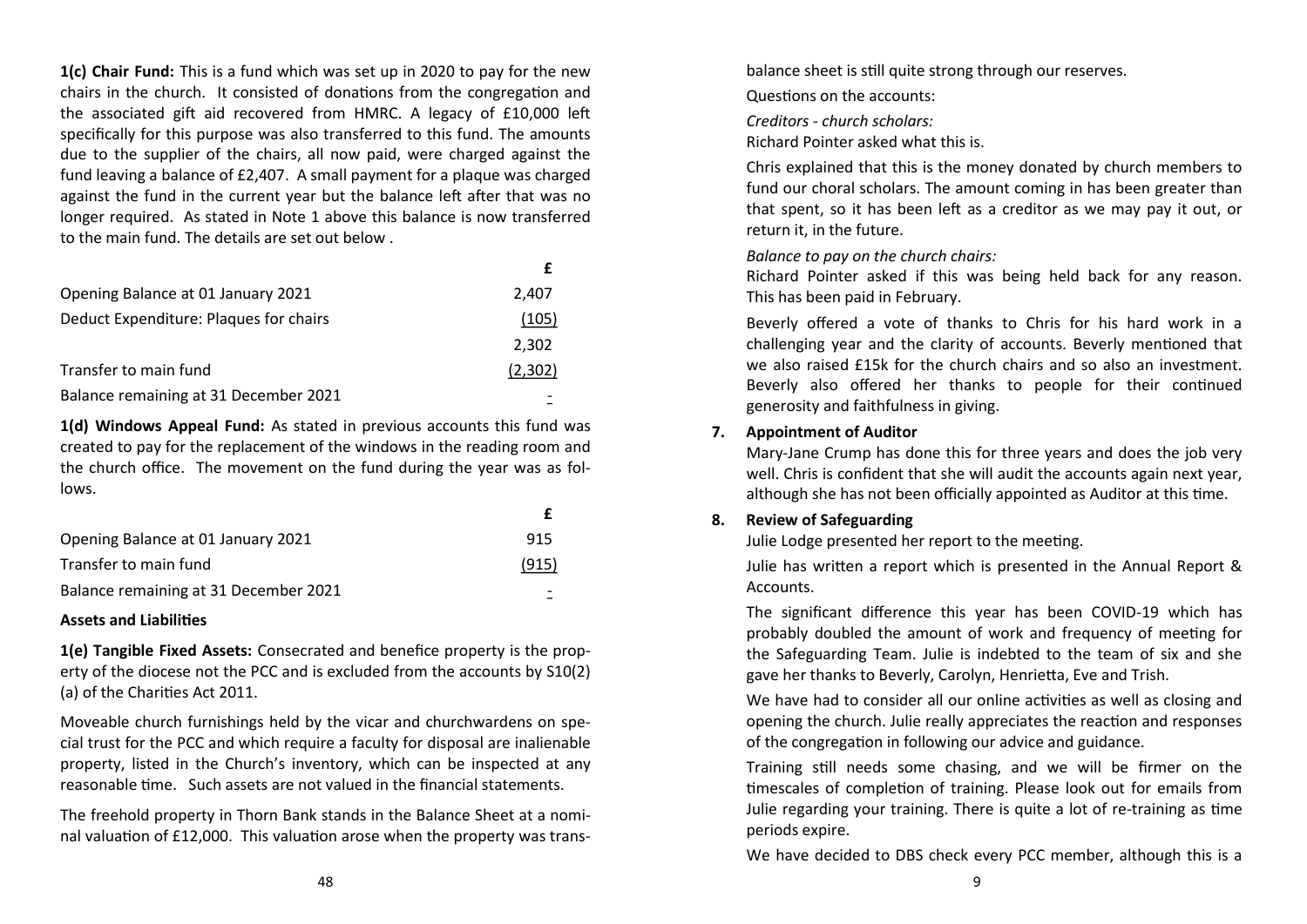recommendation rather than a requirement.

Marguerite Barclay commented that she is doing the Leadership Training and there is a lot of preparation involved. The Diocese are working hard keeping us aware of what our responsibilities are. Beverly offered a vote of thanks to Julie for all her hard work.

**9. Appointment of Parish Safeguarding Representative** Julie Lodge was prepared to continue as the Parish Safeguarding

Representative, and this was unanimously agreed.

### **10. Year's Report by the Vicar**

Beverly Watson presented her report as published.

Henrietta offered her thanks to Beverly for her strong leadership over this difficult time.

### **11. Transforming Church, Transforming Lives Plan**

Beverly Watson presented a summary of the Transforming Church, Transforming Lives Plan and the priorities of that in the coming year.

### **12. Questions and Points of Interest**

a) Rob Burch offered his thanks for the work on the floor in the church. It looks fantastic. Beverly gave thanks to Eve Gunn for her persistence in getting the re-work done to such good effect.

### **13. Closing Prayers**

Beverly Watson thanked everyone for coming and Trish for her secretarial duties.

Beverly ended the meeting with prayer.

**1(a) Church Maintenance Fund:** In 2021 it became apparent to the PCC that major repair work will always be necessary to the fabric of the church building and to the church fittings and fixtures on an ongoing basis – but when and to what extent is difficult to predict. In the past when such expenditure has occurred it has had a distorting effect upon the accounts because this sort of expenditure tends to be unpredictable and significant. The idea behind setting up this fund is that anticipated expenditure can be charged evenly to the main fund by transferring equal quarterly amounts to this fund (to build up the fund) and then the actual expenditure when it does arise can be charged to this fund instead. (Instead of against the main fund.) In 2021 the movement on the fund was as follows :

**£**

| Opening Balance at 1st January 2021                 | 3,042   |
|-----------------------------------------------------|---------|
| Transfer from main fund over the course of the year | 5,000   |
|                                                     | 8,042   |
| Deduct Expenditure: Subsidence - Engineers Report   | (720)   |
| <b>Lightning Conductor Work</b>                     | (1,615) |
| Drainage Work                                       | (3,042) |
| Reading Room Carpet                                 | (865)   |
| Balance remaining at 31 December 2021               | 1,800   |

**1(b) Hall Maintenance Fund:** Everything said above in relation to the Church Maintenance Fund also applies to the Hall Fund. The transfer from the main fund however has had to be increased beyond the regular quarterly amount, which was initially thought adequate, to accommodate the purchase of the new shed for the hall which was not envisaged when the quarterly transfers were worked out. The movement on the fund in 2021 was as follows - leading to a zero balance :

| Opening Balance at 01 January 2021                  | 951     |
|-----------------------------------------------------|---------|
| Transfer from main fund over the course of the year | 3,088   |
|                                                     | 4,039   |
| Deduct Expenditure: New shed                        | (4,039) |
| Balance remaining at 31 December 2021               |         |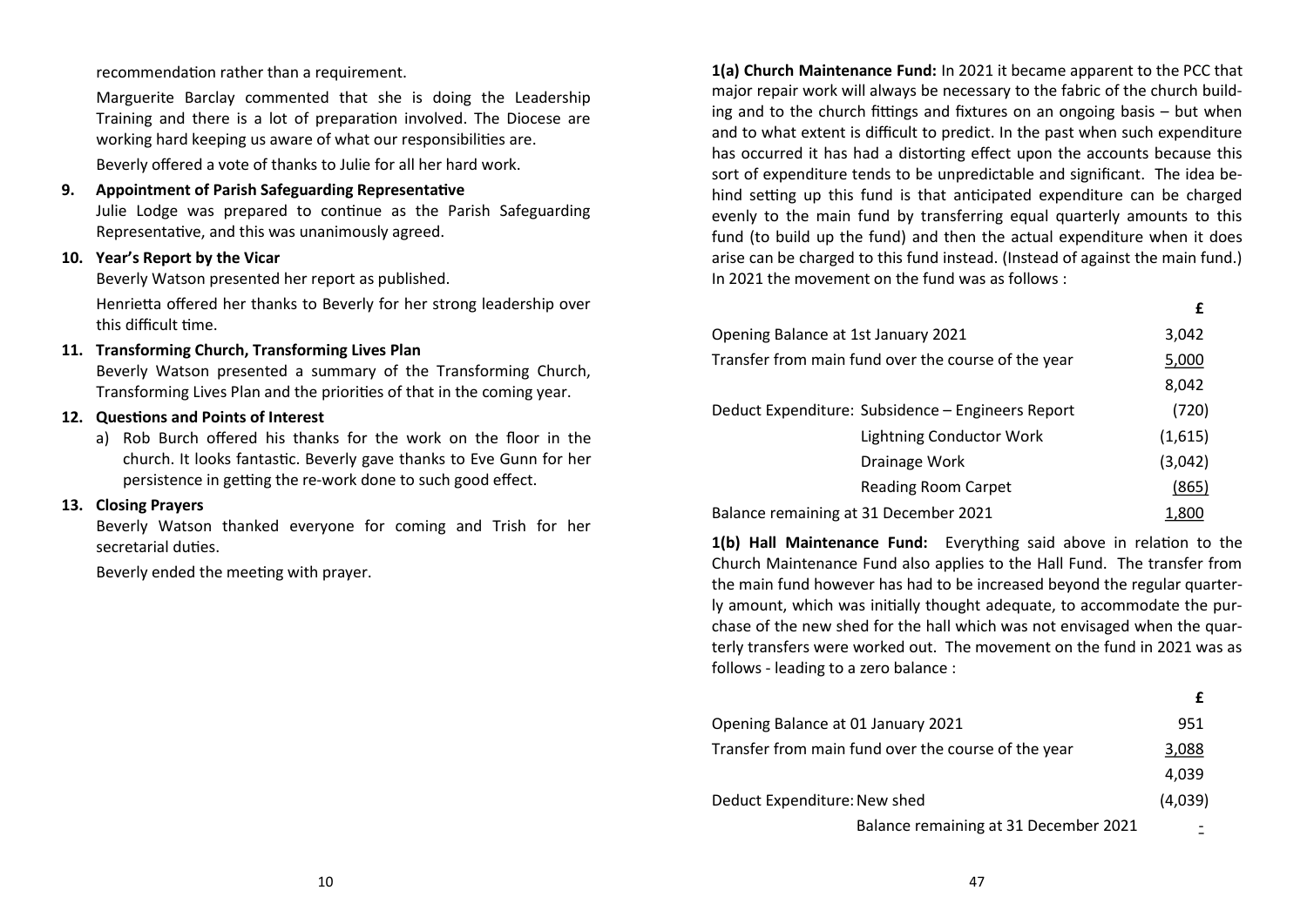### **Notes to the Financial Statements for the year ended 31st December 2021**

### **1. ACCOUNTING POLICIES**

The financial statements have been prepared in accordance with the Church Accounting Regulations 2006 together with applicable accounting standards and the Statement of Recommended Practice "SORP" 2015. They have therefore been prepared under the historical cost convention under which the assets of the church are valued at the lower of cost or net realisable value. The financial statements include all transactions, assets and liabilities for which the PCC is responsible in law. They do not include the accounts of church groups that owe their main affiliation to another body nor those that are informal gatherings of church members.

### **Funds**

Under the SORP 2015 the church may operate three categories of fund, unrestricted funds, restricted funds and designated funds. An unrestricted fund can be used for anything deemed appropriate by the church to further its general purposes. By contrast a restricted fund has to be set up when money is received by the church under condition that it must be used for a particular purpose. The money must be used for the purpose specified and cannot be used for any other (otherwise it would be a breach of trust). A designated fund is not restricted in this way but is money which has been earmarked by the PCC for a particular purpose and therefore has to be kept separate from the main fund of the church. In 2015 the PCC of All Saints operated a single unrestricted fund for all the financial transactions of the church. In 2016 however, and in each successive year up to 2020 it was found necessary to introduce additional funds in the other two categories to deal with a small number (though large in value) of specialised transactions. In the current year (2021) small balances remained on two of these additional funds, the chair fund and the windows fund, after all the necessary expenditure had been charged to them and these small balances being no longer required were transferred to the church's main unrestricted fund. Please see notes 1(a) to 1(d) below for an explanation of all the specialised funds. The general 'day to day' activity of the church, as always, continues to be accounted for in the church's main unrestricted fund and the Statement of Financial Activities for 2021 shown on the previous pages relates entirely to this fund; the balance on the fund at 31st December 2021 stood at £60,070 .

### **Annual Reports 2021 - Introduction**

The Parochial Church Council of the church of All Saints, Guildford, Surrey (the PCC) has the responsibility (with the Incumbent) for promoting, in the ecclesiastical parish, the whole mission of the Church pastoral, evangelistic, social and ecumenical. These reports not only contain an account of church activities during 2021 for the benefit of parishioners and others who receive the reports, but also provide a justification of the charitable status of the church, which enables us to claim back income tax under the Gift Aid scheme of HMRC, as well as providing other rights and privileges. The PCC is also specifically responsible for the maintenance of the buildings of the church and church hall, and of the church field, car park and grounds. It is also responsible for the maintenance of 6 Thorn Bank, a house in the parish. Three members of the PCC represent the parish on Deanery Synod.

In terms of Licensed Ministry, All Saints now has an Incumbent (Revd Beverly Watson), two Licensed Lay Ministers (David Barclay and Alison Moulden), and four Occasional Preachers (Martyn Whiteman, Julie Shaw, Ryan Harding and Lydia Watson). The parish also enjoys the ministry of a licensed Pastoral Assistant (Marguerite Barclay).

One of our members (Cally Burch) was ordained Deacon in 2021, and is now serving a curacy in Guildford Diocese. Another of our members (Lydia Watson) is now training for ordained ministry in Durham. One of our members (Alison Moulden) serves as the Environmental Officer for Guildford Diocese; and another member (Rebecca Brown) as Guildford Deanery Secretary. The Incumbent is also Assistant Area Dean for Guildford Deanery. All Saints also employs a part time parish Administrator and Communications Officer (Trish Tye).

The reports that follow give a detailed account of the life and worship of All Saints throughout 2021.

Governance structures at All Saints include nine 'Vision Groups' which report to the PCC on a regular basis. These groups cover the following areas of church life: Worship, Pastoral Care, Children and Young People, Events, Mission, Finance, Premises, Administration and Communications, and also Eco Church. Each Vision Group is active in both guiding and serving the community of All Saints. The reports which follow give a more detailed account of the work of the Vision Groups over the past year.

All Saints is an intergenerational church of 'all ages', providing for the needs of the youngest child through to the most senior adult. Our worship includes Sunday services, mid-week services of Morning Prayer and a Thursday Com-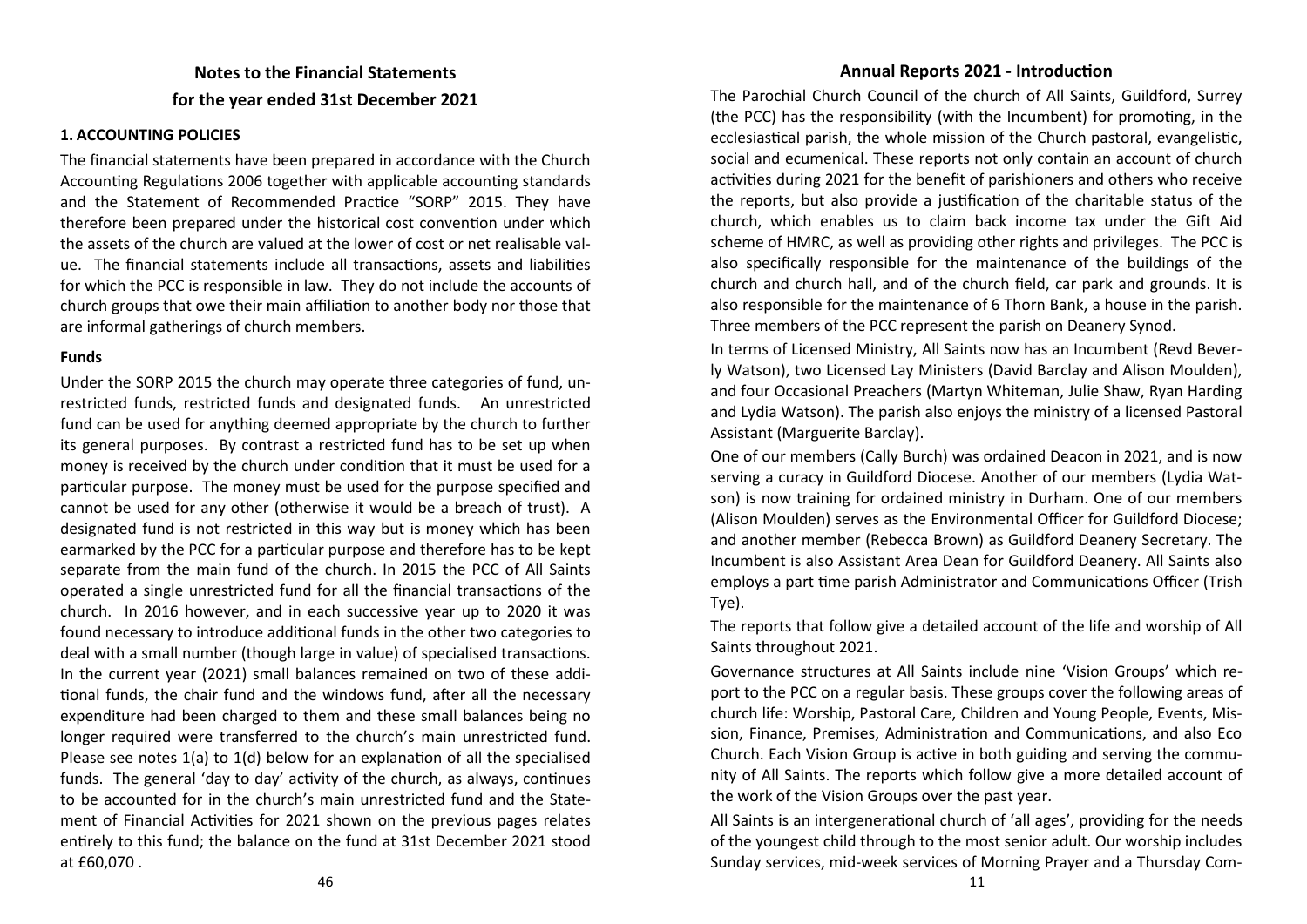munion; Assemblies at our Church School (Queen Eleanor 's CofE Junior), Messy Church at Onslow Infants, and a monthly service at Dray Court (residential home for the elderly).

The majority of services are Eucharistic; but we also offer two 'Services of the Word' (without Communion) on the first and third Sundays of each month at 10am. The first Sunday of the month at 10am is called 'Altogether Worship'; and the third Sunday at 10am is referred to as 'Morning Worship'. Music on the first and third Sundays of the month is led by the All Saints Band; and on second, fourth and fifth Sundays music is led by a choir, under the leadership of Jeremy Barham.

A variety of other services are regularly offered, including online services (a response to the challenge of the pandemic), Tea Time Church, Messy Church, Healing Services, 'Songs of Praise', Choral Evensong, Occasional Offices (including baptism, marriage and funeral services), a monthly service at Dray Court, Remembrance Services (including a service for the bereaved), 'Stations of the Cross', a regular midweek Communion Service, Morning Prayer three days a week, and home Communions.

There is a strong sense of community at All Saints, supported and encouraged through social events and activities, via the work of the Events Vision Group and many others. This ministry of hospitality is extended to the wider community, through such events as the Fireworks Evening and the Summer/ Autumn Fayre. The church has strong links with local community groups, including uniformed organisations, and the Onslow Village Residents Associ ation (a local residents' group). The Incumbent is an ex-officio governor at Queen Eleanor 's School, and presently a vice chair.

Pastoral care is given by the Pastoral Team, under the leadership of a licensed Pastoral Assistant (Marguerite Barclay). Within the Pastoral Team there are six Pastoral Visitors who care for those in need, and take Home Communion to the housebound. Pastoral care is also offered via the 'Small Groups' at All Saints; and there are now nine such groups meeting regularly for prayer, Bible study, fellowship and support. These form an integral part of the pastoral care that is offered at All Saints. Pastoral Care now sits within the Vision Group structures at All Saints, in the form of the Pastoral Care Vision Group.

Children and young people are highly valued at All Saints, and are nurtured through Children 's Church, the Youth Group, the Toddler Group and Messy Church. Ministry in schools continues, with regular Assemblies at Queen Eleanor 's School, school services in church, and 'faith days' in school. In-

| <b>RESOURCES EXPENDED</b>                                    |                      |         |         |
|--------------------------------------------------------------|----------------------|---------|---------|
| Missionary and Charitable Giving                             | 3(a)                 | 7,000   | 6,400   |
| <b>Church Activities</b>                                     |                      | 105,404 | 96,752  |
| Costs of Fundraising Activities                              | 36<br>36<br>36<br>36 | 3,277   | 1,144   |
| Costs of Buildings upkeep and improvement                    |                      | 12,310  | 17,390  |
| Governance Costs                                             |                      | 156     | (36)    |
| <b>TOTAL RESOURCES EXPENDED</b>                              |                      | 128,147 | 121,650 |
| 45                                                           |                      |         |         |
| NET MOVEMENT IN FUND                                         |                      | 2,883   | (9,956) |
| BALANCES BROUGHT FORWARD 1st January 2021                    |                      | 53,970  | 63,926  |
|                                                              |                      | 56,853  | 53,970  |
| TRANSFER Remaining Balances on Chair Fund and Windows' Funds | 1(c)/1(d)            | 3,217   |         |
| BALANCES CARRIED FORWARD 31st December 2021                  |                      | 60,070  | 53,970  |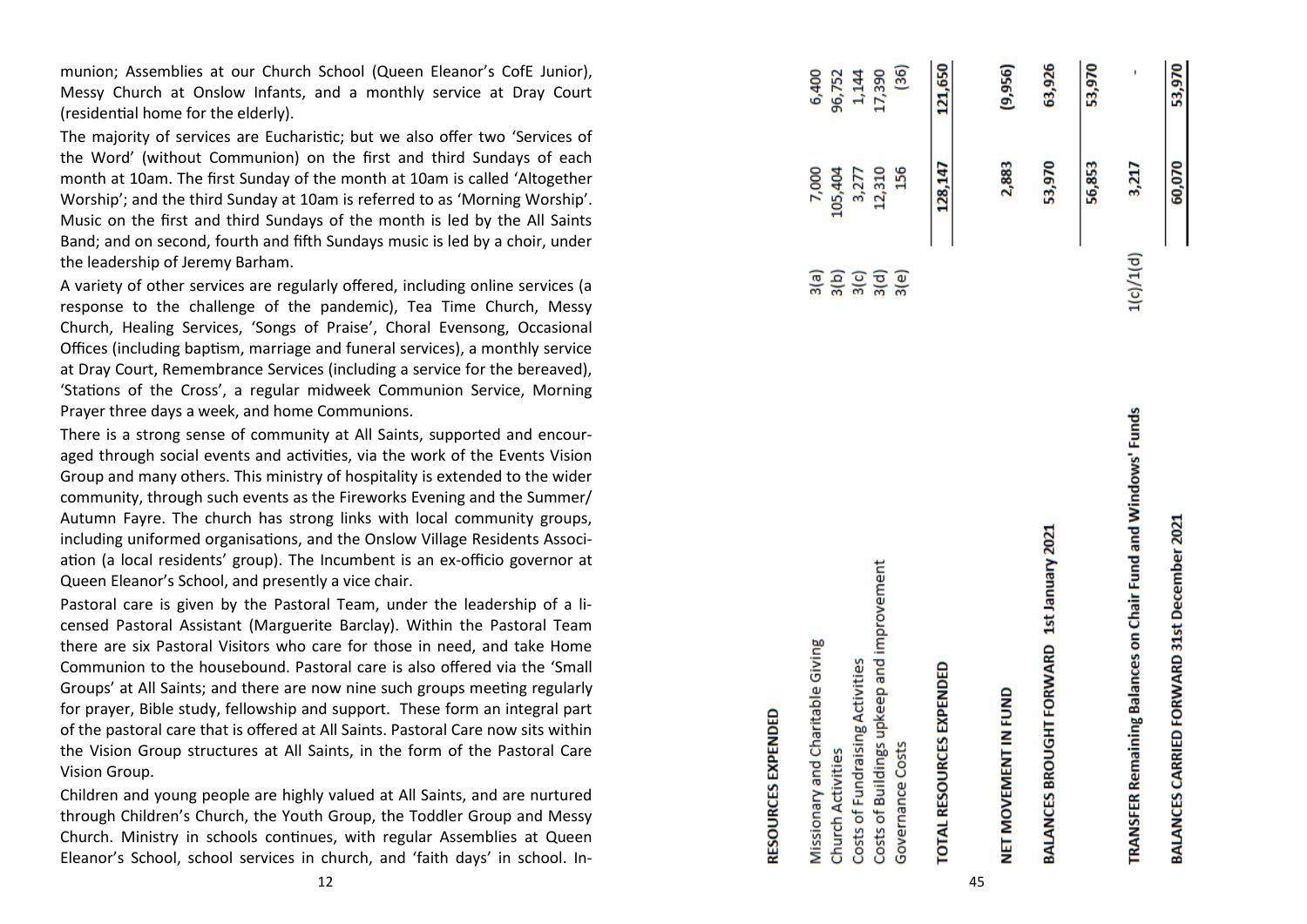PAROCHIAL CHURCH COUNCIL OF ALL SAINTS GUILDFORD Registered Charity No 1149709

## STATEMENT OF FINANCIAL ACTIVITIES - CHURCH MAIN UNRESTRICTED FUND for the year ended 31st December 2021

|                                 |                       | All Saints Church        |                      |
|---------------------------------|-----------------------|--------------------------|----------------------|
|                                 |                       | <b>Unrestricted Fund</b> |                      |
|                                 |                       | 2021                     | 2020                 |
|                                 | <b>Note</b>           |                          | $\ddot{\phantom{1}}$ |
| <b>INCOMING RESOURCES</b>       |                       |                          |                      |
| Voluntary Income                |                       | 70,252                   | 2                    |
| Activities for generating funds | <b>a</b><br>ភូមិ ភូមិ | 9,350                    | 7,                   |
| Income from investments         |                       | 16,013                   | 9,                   |
| Church activities               |                       | 34,674                   | 20,                  |
| Other incoming resources        | 2(e)                  | 741                      |                      |

### TOTAL INCOMING RESOURCES

111,694

131,030

7,205 .6,039 10,695 282

i7,473

뎥  $\mathbf{R}$  ... volvement also continues with Onslow Infant School, and the Montessori nursery which meets in the church hall. All Saints hosts 'Prayer Spaces' for Queen Eleanor 's School, either in school or at All Saints; and the Incumbent leads Harvest, Easter and Christmas services each year.

Work on the buildings has continued, with the refurbishment of the Reading Room taking place in 2021, alongside general maintenance. This means that the church, the hall and the Reading Room are all now in a good state of repair, and in regular use by both the congregation and the wider community.

All Saints houses the Diocesan Resource Centre Library, and makes the resources available to church members, to the Diocese as a whole, and to local schools. The library supports Bible study and learning at All Saints, both of individuals and the congregation as a whole.

Wider church links have continued, in partnership with local churches in Guildford Deanery, where the Incumbent is Assistant Area Dean. Clergy in the Deanery meet on a monthly basis, and three Deanery Synods are held each year.

All Saints has continued to give 10% of its income to charities and Christian missions both locally and globally, and overall has made a financial surplus of approximately £2,000 over the course of the year.

Communication of the life and ministry of the church continues through the church website, social media, the parish magazine, the weekly news sheet, hand delivery of Easter and Christmas flyers to all homes in the parish, and a monthly video -recorded message by the Incumbent. All Saints employs a part time Administrator and Communications Officer, to oversee the delivery of information to both church members and local residents.

All Saints is now an 'Eco -Church', working to reduce our carbon footprint and live in a sustainable way. A silver award has been awarded for work done so far. As an 'Eco -Church', we seek to share this vision with our local community.

Along with all other Anglican churches, All Saints is committed to keeping people safe at all times. Much work has been done over the course of the year to ensure that All Saints is fully compliant with the Church of England 's National Safeguarding Policy; and we are indebted to our Safeguarding Team for their work in this area .

### **Revd Beverly Watson, Incumbent**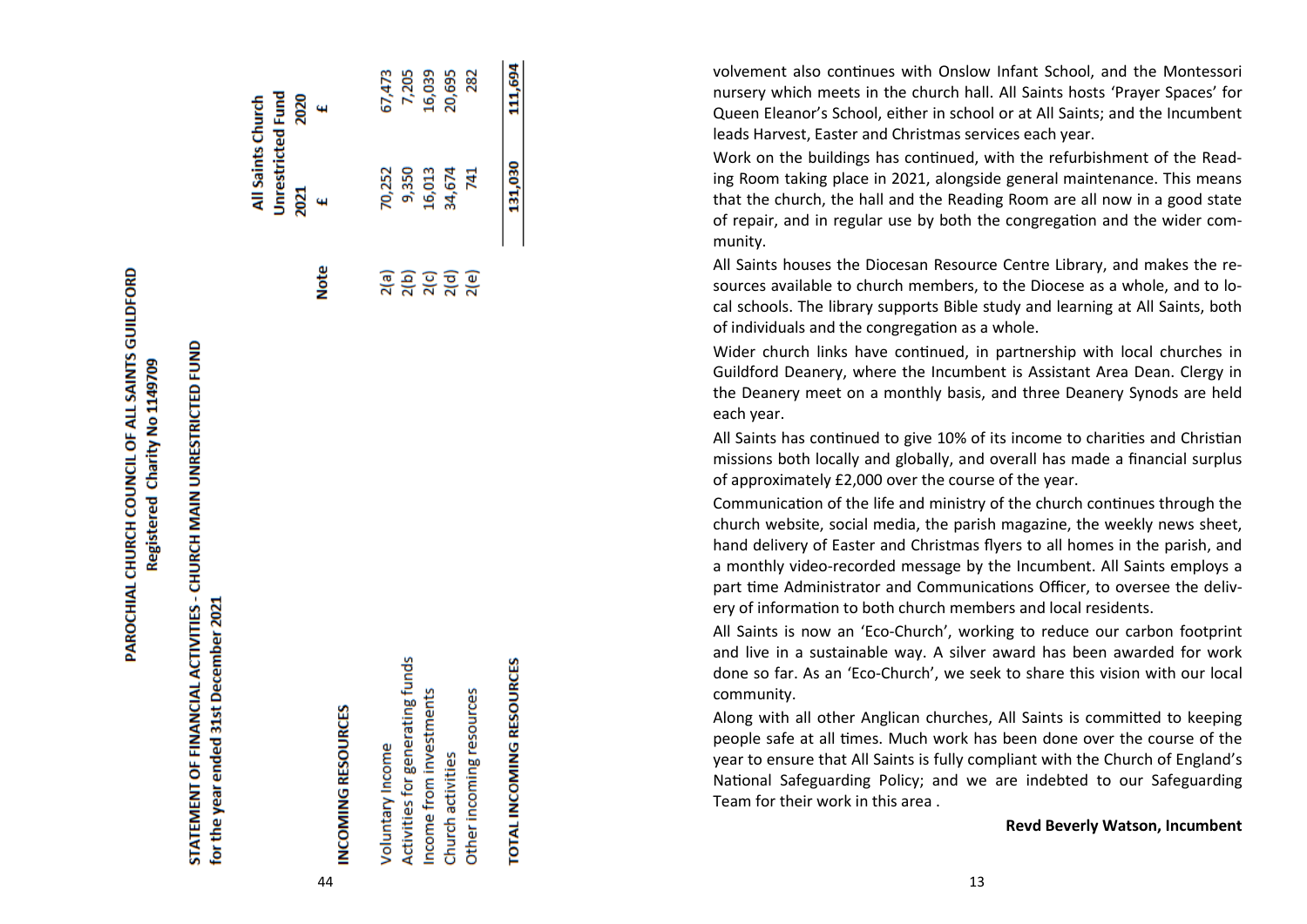### **Vicar 's Report**

2020 was the year in which Covid struck, and life as a whole was turned upside down. 2021 has, in many ways, been a year in which we 've learned to live creatively and imaginatively through the continuing pandemic. Covid hasn 't gone away, but we now have more effective tools at our disposal to fight the virus – particularly in the form of vaccines. We 've learned to adapt and change, so that life in general, and church life in particular has been able to continue. As I look back over 2021 I can see many ways in which the challenges of the past two years have brought us closer together, have enabled to go deeper in faith, and encouraged us to reach out to others in new ways. It 's been a year in which there has been spiritual growth and development, in a variety of different ways.

One area of development has been within our services of worship. Churches opened for 'in person' worship on Palm Sunday, after three months of online services. It was a great joy to meet together face -to -face, and celebrate Easter together. As a safety precaution, we held two of our Easter services outside (Good Friday, and Easter early morning), and discovered how meaningful these services were. It 's something we 'll keep, going forwards.

Our service pattern changed in 2020, so that at 10am we now have two Communion services each month (three when there 's a fifth Sunday), and two services of Morning Worship (the first of each month being Altogether Worship, led by one of our LLMs - Alison Moulden). On Communion Sundays the music is led by our All Saints Choir and on Morning Worship Sundays by our All Saints Band. We continue to offer two 8 o 'clock Communions each month, and also Tea Time Church at 4pm each Sunday. This pattern has worked well during 2021, and been a creative and imaginative response to the work of the Holy Spirit among us over the past few years.

We are privileged to have many people taking part in our services, and serving in significant ways. Our preaching team now has six members (Beverly Watson, Dave Barclay, Alison Moulden, Martyn Whiteman, Julie Shaw and Andy Wells), who preach across all our various services. Members of the congregation also lead intercessions, read during services, and act as Sidespeople and Welcomers.

An unexpected change has been the development of the worshipping life of Queen Eleanor 's School, and our engagement with that. For much of the 'locked -down' times, children were still able to come to church – though in year group 'bubbles', rather than altogether. So we held four Easter services in church (one for each year group), four Harvest Festivals, four Prayer Spaces and also the Carol Service at the Cathedral, which I was invited to

| General Charitable Missions - amounts outstanding<br>Creditors-amounts falling due in one year                                                                                            | 1(k)<br>Ξ    | 14,396<br>8,596<br>5,800 | 21,524<br>16,324<br>5,200       |
|-------------------------------------------------------------------------------------------------------------------------------------------------------------------------------------------|--------------|--------------------------|---------------------------------|
| NET CURRENT ASSETS                                                                                                                                                                        |              | 42,475                   | 41,890                          |
| TOTAL NET ASSETS                                                                                                                                                                          |              | 61,870                   | 61,285                          |
| Unrestricted Designated Fund - Church Major Maintenance Fund<br>Unrestricted Designated Fund - Hall Major Maintenance Fund<br>Church Main Unrestricted Income Fund<br><b>PARISH FUNDS</b> | 1(b)<br>1(a) | 60,070<br>1,800          | 53,970<br>3,042<br>951          |
| Restricted Income Fund - Windows Appeals<br>Restricted Income Fund - Chair Fund<br><b>Total Unrestricted Funds</b><br><b>Total Restricted Funds</b>                                       | ្យ<br>រុថ្ម  | 61,870                   | 3,322<br>57,963<br>915<br>2,407 |
| <b>TOTAL ALL FUNDS</b>                                                                                                                                                                    |              | 61,870                   | 61,285                          |

43

**CURRENT LIABILITIES**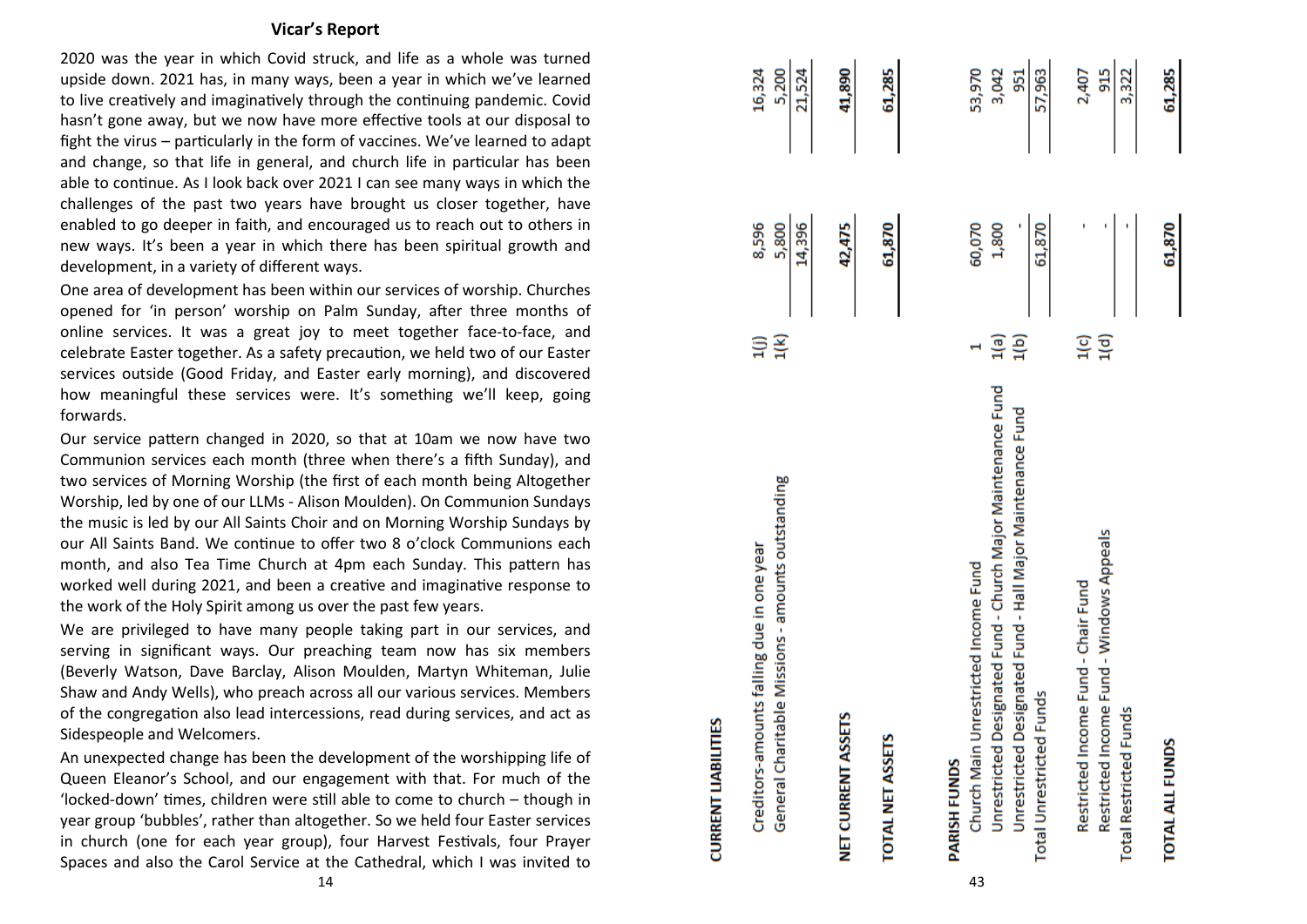| Registered Charity No 1149709                                              |                   |                           |                           |
|----------------------------------------------------------------------------|-------------------|---------------------------|---------------------------|
|                                                                            | <b>Note</b>       | 2021<br>44                | 2020<br>4                 |
| <b>FIXED ASSETS</b>                                                        |                   |                           |                           |
| Investment in Church of England CBF Investment Fund<br>Thorn Bank Bungalow | $\frac{1}{1}$ (f) | 7,395<br>19,395<br>12,000 | 12,000<br>7,395<br>19,395 |
| <b>CURRENT ASSETS</b>                                                      |                   |                           |                           |
| Debtors and Prepayments<br>Short Term Deposits                             | 1(g)<br>1(h)      | 3,636<br>11,268           | 3,395<br>11,262           |

PAROCHIAL CHURCH COUNCIL OF ALL SAINTS GUJILDFORD BALANCE SHEET AS AT 31st DECEMBER 2021

63,414 48,757

56,871 41,967

 $\Xi$ 

Cash at Bank

speak at. As things opened up in the autumn term, assemblies started again, and also faith days, and I was able to engage with the children every week. I see this as a very important aspect of our worship and ministry at All Saints. In the summer we celebrated the wedding of Lydia Watson and Sam Padfield – the first wedding I've taken at All Saints during my time as Incumbent. This was a time of great joy, especially as Covid restrictions lifted in time for the whole of Lydia and Sam 's family, together with friends, to gather together. Baptisms began again in the autumn, after over a year with none. It was good to celebrate the baptism of Zacchary Thorpe, and hold a service of Thanksgiving for Hallie Sumun -King in September. Funerals continued, with farewells to Penny Kinsella and Hazel Woolcock (my mother), taking place in church, and also a memorial service for Revd Nicholas Farbridge. 2021 also saw the death of our beloved sister Rosemary Bailey, whose funeral took place in January 2022.

The Dray Court service re -opened in September, after 18 months of closure due to Covid. Sadly some members of the congregation had passed away over that time, and it is taking time to re -build and re -gather people together. But a visit from some carol singers in December (from 1st Onslow Guides, and All Saints members) was a great encouragement; and the Dray Court carol service the following day attracted some new members. So I 'm hopeful that services will continue to grow and develop in the year ahead. Our Remembrance Sunday Services were also able to go ahead, with good numbers of children and young people from our local uniformed organisations joining us.

Our Christmas services went well, despite the surge in the Omicron strain of the virus. All services took place 'in person', and the carol service was also offered via Zoom. The All Saints' Choir, and also a children 's choir, delivered a beautiful 'Nine Lessons and Carols'; Ellie Wells took oversight of the Nativity and Crib Service, which gathered together most of our children; and many people from the local community joined us throughout the season. A big thank you to all our service leaders and preachers, for sterling work over the past year.

Another area where I can identify development is in terms of spiritual growth and deepening faith. This has been apparent through the Pilgrim Course, which began in 2020 and continued through to September 2021. Over the course of 48 Wednesday evenings, a group of 20 -25 of us gathered together, via Zoom, to explore some key aspects of the Christian faith. We covered topics such as the Lord 's Prayer, the Commandments, the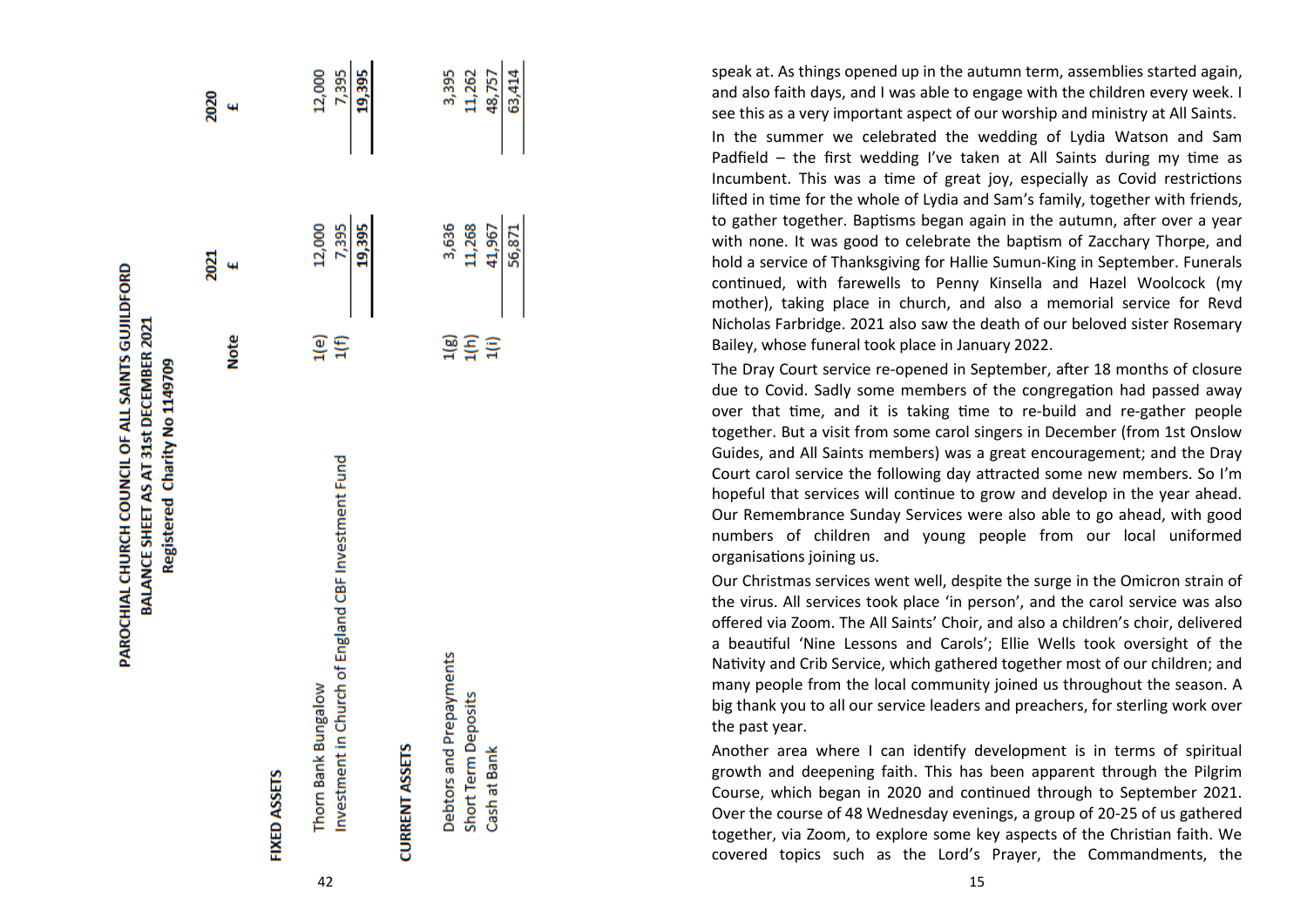Beatitudes, the Bible, the Eucharist and the Creeds. Through the challenges of lockdown it was a bonding experience, and one that drew each of us closer to God in new ways. Some of those who attended are now established members of our church, some have joined our PCC, others are now serving in other roles. This has been a great joy to me, and strengthens the spiritual foundations of our church.

I've also seen spiritual growth and deepening faith among our Service leaders and preachers. It was a joy to witness Cally Burch's ordination as deacon in Guildford Cathedral, on 4th July; and Alison Moulden's licensing as a Licensed Lay Minister at Emmanuel Stoughton, on 26th June. It was also a particular joy to see Lydia Watson's acceptance for ordination training, and her move (along with Sam) to Durham in September to train at Cranmer Hall. Andy and Ellie Wells both completed the Guildford Diocesan Occasional Preachers Course in 2021, and are continuing to develop their skills. It's good that we're able to serve our congregation through our leaders, but also resource the wider church through those we are sending out – quite an achievement for a small church!

Another aspect of our ongoing ministry that has seen growth and development is our work among children and young people; and I'm hugely grateful to Jeanette Whiteman for her wise leadership over the course of the year. 'Children's Slots' during our online services were extremely popular, and kept the flame of children's work alive during challenging times. Children's Church re-opened in September, and gradually gathered momentum over the course of the autumn term. Our Youth Group opened in the summer, following by half termly gatherings for secondary aged young people. A new team of leaders gathered together, bringing fresh enthusiasm to the group. Our Toddler Group also re-opened in September, and moved into the main church building – having previously met in the church hall; the new space has proved very popular, with many families gathering together every Friday in church. Morning Worship on the first and third Sundays of each month, and also Tea Time Church, are accessible for children and adults, and also meaningful for everyone; and our Altogether Worship team continues to deliver imaginative and creative services. Messy Church has largely been on hold during Covid, but may re-open in the year ahead. So alongside our work in local schools, we're able to reach out to children and families of all ages in the parish.

Despite all the challenges of Covid, we've had some wonderful special events this year; and I'd like to thank the Events Team, led by Eve Gunn, for their contribution in delivering these. One that stands out for me is the

### **Independent Examiners's Report to the PCC of All Saints' Church**

I report on the financial statements of the PCC for the year ended 31st December 2021, which are set out on pages 42 to 55.

### **Respective responsibilities of the PCC and the Independent Examiner.**

As members of the PCC you are responsible for preparation of the financial statements. You consider that an audit is not required for this year under Section 144(2) of the Charities Act 2011 (the 2011 Act) and that an independent examination is needed.

It is my responsibility to

- examine the financial statements under section 145 of the 2011 Act;
- follow the procedures laid down in the General Directions given by the Charity Commissioners section 145(5)(b) of the 2011 Act; and
- state whether particular matters have come to my attention.

### **Basis of this report**

My examination was carried out in accordance with the General Directions given by the Charity Commission.

An examination includes a review of the accounting records kept by the PCC and a comparison of the financial statements presented with those records. It also includes considering any unusual items or disclosures in the financial statements and seeking explanations from you as trustees concerning such matters. The procedures undertaken do not provide all the evidence that would be required of an audit, and consequently I do not express an audit opinion on the view given by the accounts.

### **Independent Examiner's statement**

In connection with my examination, no matter has come to my attention:

- 1. which gives me reasonable cause to believe that in any material respect the requirements
	- to keep accounting records in accordance with Section 130 of the 2011 Act; or
	- to prepare financial statements which accord with those accounting records have not been met; or
- 2. to which, in my opinion, attention should be drawn in order to enable a proper understanding of the financial statements to be reached.

Mary-Jane Crump ACA Dated: 12th February 2022 18 Wilderness Road, GU2 7QX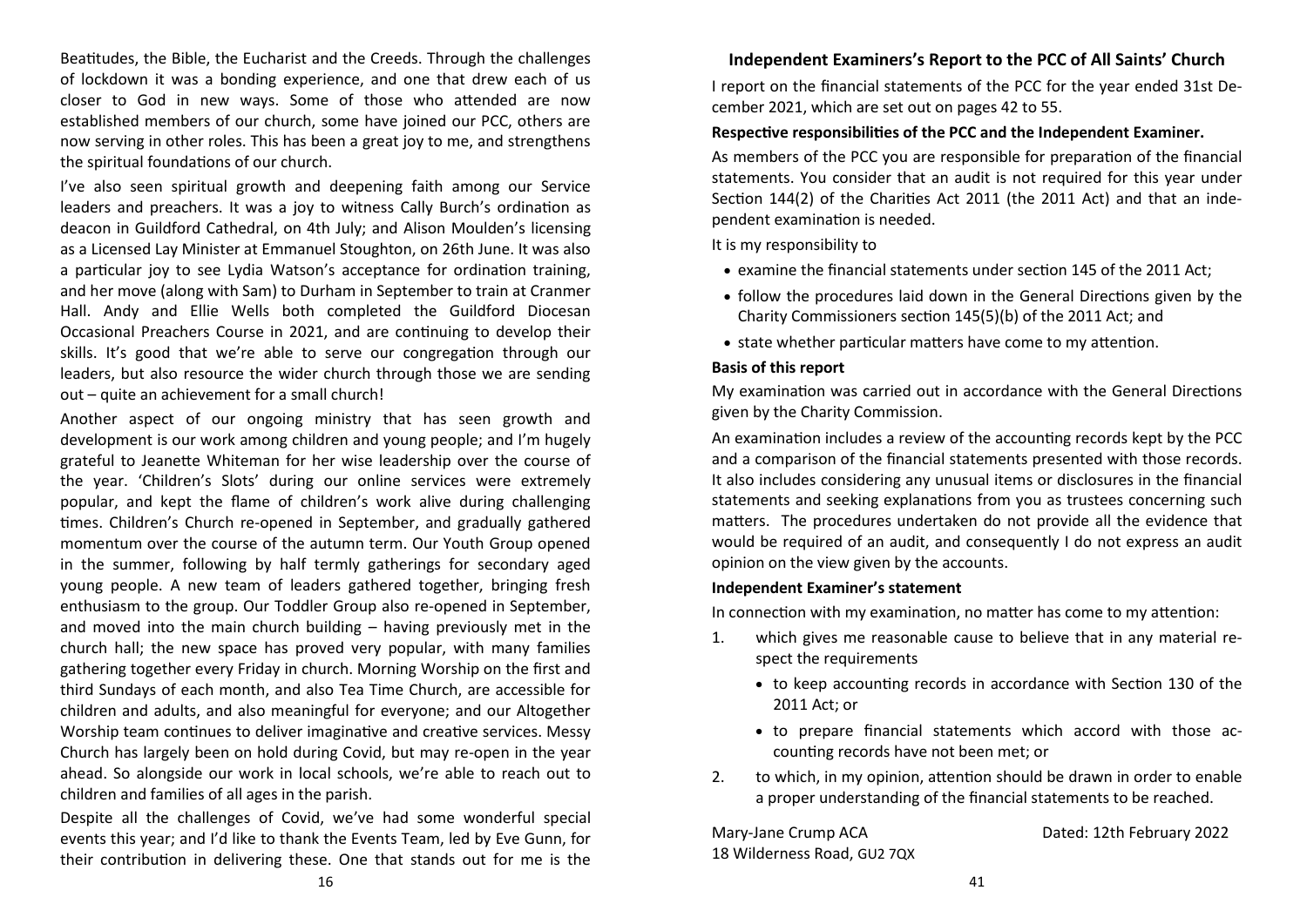£56,853 (the surplus of £2,883) and then by the transfer of a further £3,217 from the various funds which were set up to pay for the new windows and chairs in the church. These funds are no longer needed so the small balances remaining on them, (the £3,217) were transferred to the main fund. The final balance on the main fund of the church at 31st December 2021 is therefore £60,070. Please see the Statement of Financial Activities and the notes to the accounts.

In addition to the main unrestricted fund of the church there are two subordinate funds to deal with large scale expenditures of the church and hall respectively. These funds and the movement upon them are described in detail in the notes 1(a) and 1(b) to the accounts. Over the course of the year both funds have declined in value; the church fund from an opening balance of £3,042 to £1,800, (note 1(a)), and the hall fund from £951 to zero (note 1 (b)). In order to obtain a comprehensive feel for the financial position of the church it is necessary to look not just at the main fund but also at these two funds – which combined, have declined in value by £2,193. So, the point I am trying to make is that the deficits on these two funds taken together just about wipe out the surplus £2,883 on the main fund leaving the church finances in little more than a break-even position. But even so the position is a great deal better than I supposed it would be in my gloomy prognostications in last year's finance review.

> **Christopher Lambert PCC Treasurer**

Autumn Fayre (ably overseen by Henrietta Harding). With Covid restrictions still uncertain in the summer, we decided to postpone the Summer Fete, and make it into an Autumn Fayre – for the first time. September 18th turned out to be a beautifully sunny day, which drew many people to All Saints. Alongside some of the usual stalls, such as refreshments, the bouncy castle, the games area and the book stall, there were new things on offer – and especially apple pressing and information about the orchard project. It was good to welcome the local community to All Saints once again, after such a long time.

Other special events included a series of 'Vicarage Garden Lunches' in the summer, as lockdown restrictions started to ease. This was followed by the Archbishop of Canterbury's visit to Guildford Diocese in September, with his series answering 'Big Questions' at a variety of different venues. Our PCC attended together, and took some time to reflect over coffee at Willow Grange afterwards; and it was an inspiring time. Soon afterwards we celebrated our Harvest weekend, with a Harvest Festival and quiz night, followed by a visit by Paul Williams from A Rocha – an eco charity we support, through the work of the Mission Vision Group. The autumn saw a 'Light Party' in church over the Halloween weekend, with many families with younger children joining us – and ringing our church bell for 30 minutes at the end, to highlight COP26. This was closely followed by our longstanding Bonfire and Fireworks event, which was hugely welcomed by the local community. And finally the Christmas season began with our 'Comedy and Carols' evening, let by Paul Kerensa (aka Paul Young) – a great event, drawing nearly 90 people into our church building, to begin the festive season. For a semi 'locked-down' time, the creativity and imagination of All Saints members provided unexpectedly good times of fun, fellowship and joy.

And of course, so much happens behind the scenes, to enable our church to function, and to keep on reaching out into the local community and beyond. In Covid times our Pastoral Team, under the leadership of Marguerite Barclay, has worked extremely hard. Pastoral Team members have provided much needed contact and support, particularly for the most isolated and vulnerable members of our community. They've also brought spiritual encouragement, not least through regular home Communions, when this has been possible. Special thanks go to Richard Hemingway, who retired as a trained Pastoral Assistant after 35 years of faithful service; and I'm delighted that Richard has felt able to continue his ministry as a Pastoral Friend over the course of the rest of the year. Pastoral care also takes places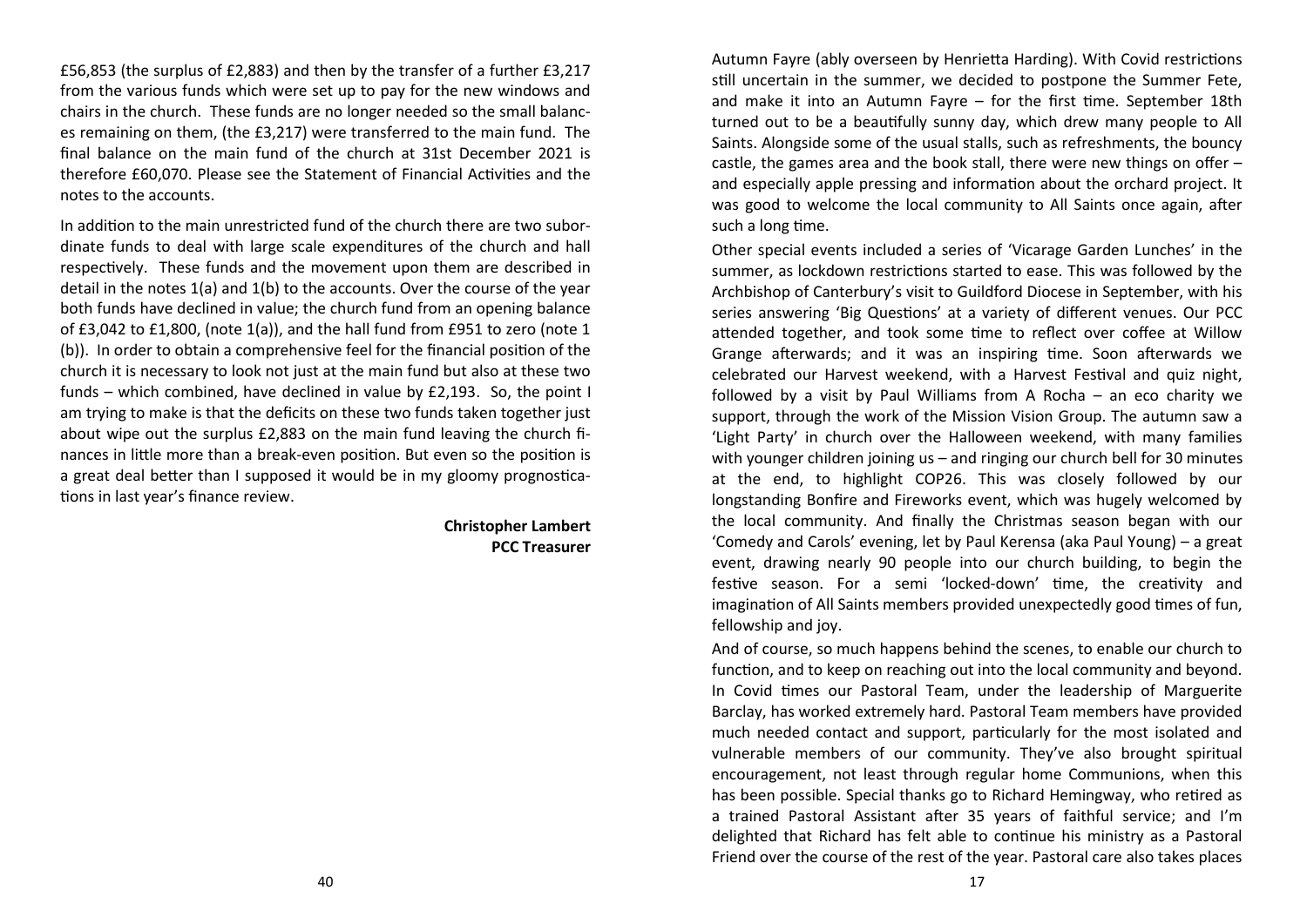through the nine Small Groups that meet regularly during the week, providing opportunities for learning, prayer and fellowship.

Also behind the scenes governance has continued, through the work of our Wardens, PCC and Trish (our Administrator and Communications Officer). In March 2021 we divided the role of the Wardens into two parts: Worship Warden and Buildings Warden. After Carolyn Nicholls' five year term as Warden finished, Robin Holdsworth took up the reins, and became our first 'Warden with responsibility for Buildings' – serving alongside Henrietta Harding as our 'Warden with responsibility for Worship'. This has worked very well, and made the role of Warden somewhat more manageable. At the APCM our PCC was strengthened by seven new members (two coopted), bringing fresh insight and skills to the table; and together with Trish Tye (PCC secretary) we've negotiated the many challenges of the past year. Trish combines the role of PCC secretary with her work as Administrator and Communications Officer for the parish. Trish's skills and commitment have enabled us to chart a way through Covid that has been life-giving for the parish as a whole.

Underpinning our ministry is the work of the Finance Vision Group, which supports Chris Lambert in his continued work as our Treasurer. After a challenging year in 2020, where we incurred a deficit of £10,000, I'm delighted to say that finances have bounced back. Due to increased financial giving by members of the congregation, and a very strong lettings portfolio (including the church itself now, following the introduction of chairs), we made a small surplus of around £2,000 in 2021. This is an answer to prayer; and thanks go to Eve Gunn, our Bookings Secretary, and the skilled work of the Finance Vision Group.

So much else goes on behind the scenes that it's hard to know what to mention. Morning Prayer (in person and via Zoom), which takes place on Monday, Tuesday and Wednesday mornings, is a great support to me. The love and support of many members of our congregation, whom I've grown to know and love deeply over the past six years at All Saints, is invaluable. And above everything else, the Lord's continued faithfulness to us, and love for his Church, remains constant; that comes across clearly in these reports, and give hope and encouragement for the future. In uncertain times we give thanks for the Lord's unending faithfulness, and look forward in hope for all that is to come.

### **Revd Beverly Watson, Incumbent**

thority of £1,000 compared to £6,000 in 2020. This grant was from Angela Goodwin's Member's Allocation Fund and was specifically for the new shed. Under the circumstances the grant was a very important source of income in 2020 (and very helpful in 2021) but it is obviously important for the church to be able to generate enough income from its own resources to stay afloat as things return to normal.

### **Resources Expended**

As always, the biggest item of expenditure was the Parish Share, £78,658 compared to £73,457 in 2020. Under the new diocese method of calculation, the parish share was originally due to increase from £74,740 in 2019 to £78,658 in 2020. In one sense it did but the amount due was subjected to the diocese 'Covid 19 Support Scheme' so we ended up paying £5,200 less than the £78,658 initially required (to arrive at the aforementioned £73,457). In 2021 the increase to £78,658 finally kicked in and that was the amount paid. The increase to £78,658 was effectively set back by one year and I suppose we should be grateful for that.

Most of the other expenditures in the 'Church Activities' category were greater than their equivalent 2020 figures, which was to be expected as the church opened up again after Covid; the steep rise in church and hall cleaning costs are a good example of this – but the use of a professional cleaning company for the church and a waste disposal company (the local authority no longer do this free of charge) accounted for much of the increase.

There was also a steep rise in the expenditure on fund raising activity and again the reason for this was that there were events to be financed in 2021: the fayre, the bonfire etc, whereas there were none in 2020. The only category in which the expenditure was lower than 2020 was the final category 'Costs of upkeep of buildings etc.' but the expenditure here in 2020 was inflated by some £4,600, the cost of preparing the church floor for the introduction of the new chairs.

The overall result was, as stated above, that the church expenditure increased from £121,650 in 2020 to £128,147 in 2021, but also as stated above the increase in the church's income was much greater: from £111,694 to £131,030.

### **Balance Sheet**

Everything said above relates to the main unrestricted fund of the church; it has increased from an opening balance on 1st January 2021 of £53,970 to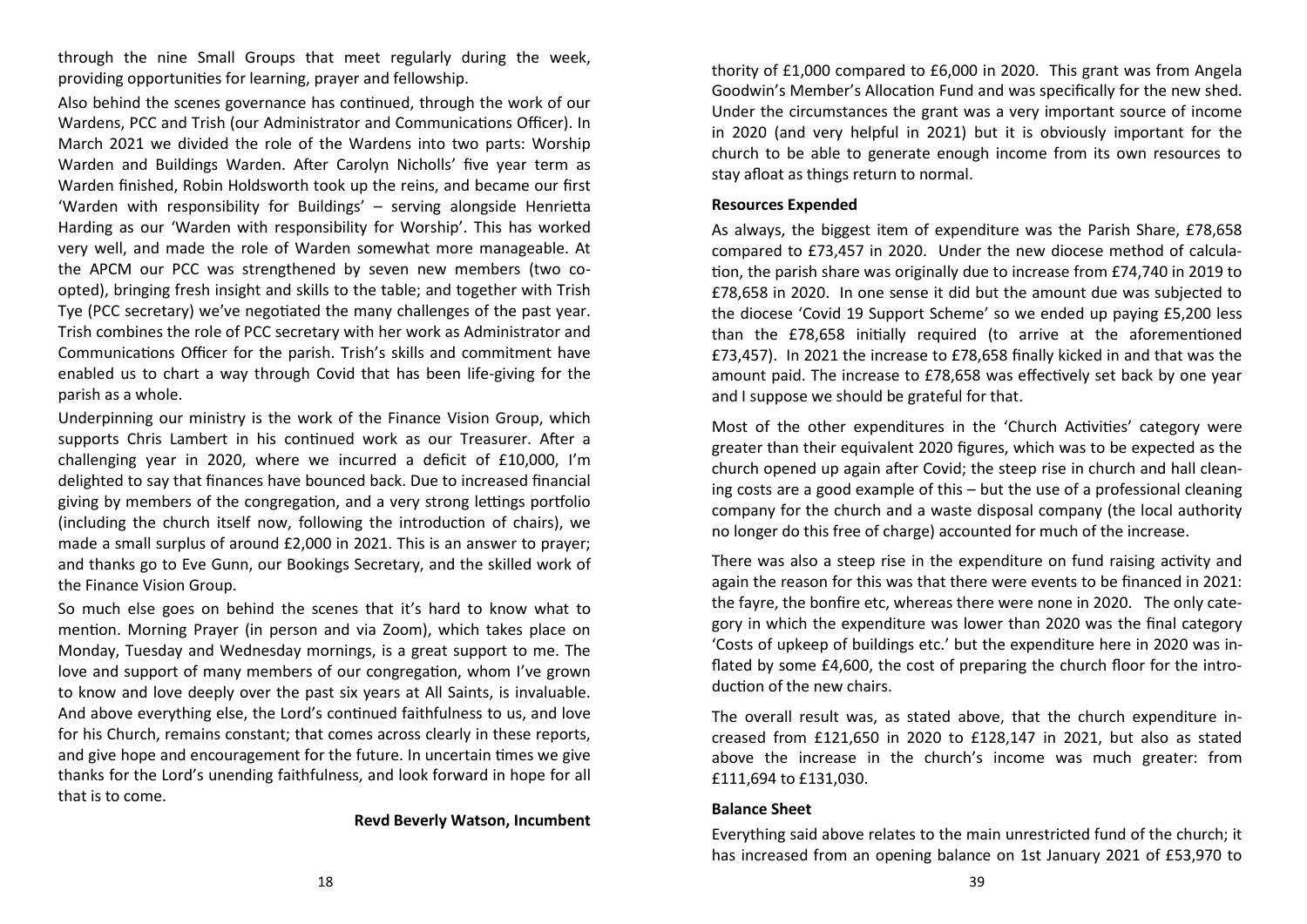### **Finance Review – Year Ended 31 December 2021**

In 2021 All Saints Church made a surplus of £2,883 on its main unrestricted fund compared to a deficit of £9,956 in 2020. The reason for the large deficit in 2020 was, as everybody knows, down to a loss of income arising from the pandemic but the return to a small surplus in 2021 was still surprising; we had actually budgeted for a deficit of roughly £7,700. The surplus arose because the church income recovered quite significantly after Covid; the total of the incoming resources for the year was £131,030 substantially more than the £111,694 in 2020. There was no great saving in expenditure - and in fact this was also greater than in 2020 though by nothing like so much: £128,147 compared to £121,650 in 2020. Please see the Statement of Financial Activities and Notes 2 & 3 to the accounts.

### **Incoming Resources (Notes 2(a) to 2(e) to the accounts)**

Each category of income within the Incoming Resources section of the accounts has shown an increase over 2020. Most categories have increased only modestly but the increase in the church hall income has been exceptional. The gross takings for the hall and church combined (both the church and Reading Room as well as the hall are now let out to user groups) has gone up from £18,629 in 2020 to £33,027 in 2021. We did of course expect to see some increase in the hall usage after Covid - but not to this extent. A comparison with 2019, the year before Covid, when the combined gross takings for hall and church were £23,721 probably better illustrates how well the hall has done.

The voluntary income from the congregation remains the church's main source of income and this too has increased over 2020 though not so dramatically as that of the church hall. Nevertheless this also is encouraging because unlike the income from the church hall the voluntary income in 2020 was not adversely affected by Covid so the comparison between the two years is more meaningful. The Gift Aided giving alone, including income tax recovered, was up from about £52,400 to £56,500.

The other major sources of income in 2021 were the Thorn Bank bungalow and the Summer Fete (now the Autumn Fayre) and Bonfire. The rental income from the bungalow was the same as in 2020 but additional income arose from the Autumn Fayre and from the Bonfire, both cancelled in 2020, and both exceeding expectations in 2021.

The only other thing worth noting is the grant received from the local au-

### **Structure, governance and management**

The method of appointment of PCC members is set out in the Church Representation Rules. We also have a role description for PCC members and a PCC governance structure document, both of which can be found on the PCC noticeboard or in the PCC file in the Church Office. All church attendees are encouraged to register on the Electoral Roll and stand for election to the PCC.

### **Secretary's report of the work of the Parochial Church Council January - December 2021**

In 2021, there were a total of eight meetings of the PCC. This was more than usual due to decision making around COVID restrictions. The PCC also enjoyed a meal together at Willow Grange and an away morning after the Archbishop's event in Guildford. There were also five meetings of the Standing Committee.

Following the APCM in March, we welcomed Rob Crossingham, Ed Gillett, Peter Nicholls, Angela Rose and Andy Wells to the PCC. Henrietta Harding and Robin Holdsworth were both voted as Churchwarden. The Churchwarden responsibilities have been divided between 'worship' (Henrietta) and 'buildings' (Robin). At the first PCC meeting, Katherine Hopwood and Annie Twidell were co-opted to the PCC.

Our Deanery Synod Representatives are Rebecca Brown and Simon Doran.

The key activities of the PCC and Vision Groups this year have been:

- The launch of the 'Orchard Project' to enhance the lower end of the field for wider community use.
- The five remaining Pilgrim Courses were completed.
- Letting the church for community use has grown, particularly with the Prologue Youth Theatre group using it three evenings per week.
- Toddler Group has expanded hugely since returning after COVID and using the church as the venue.
- The completion of the renovation of the Reading Room with the installation of a new carpet.
- Three successful community events the Autumn Fayre, Bonfire & Fireworks night and 'Comedy & Carols'.

### **Trish Tye PCC Secretary 2020/21**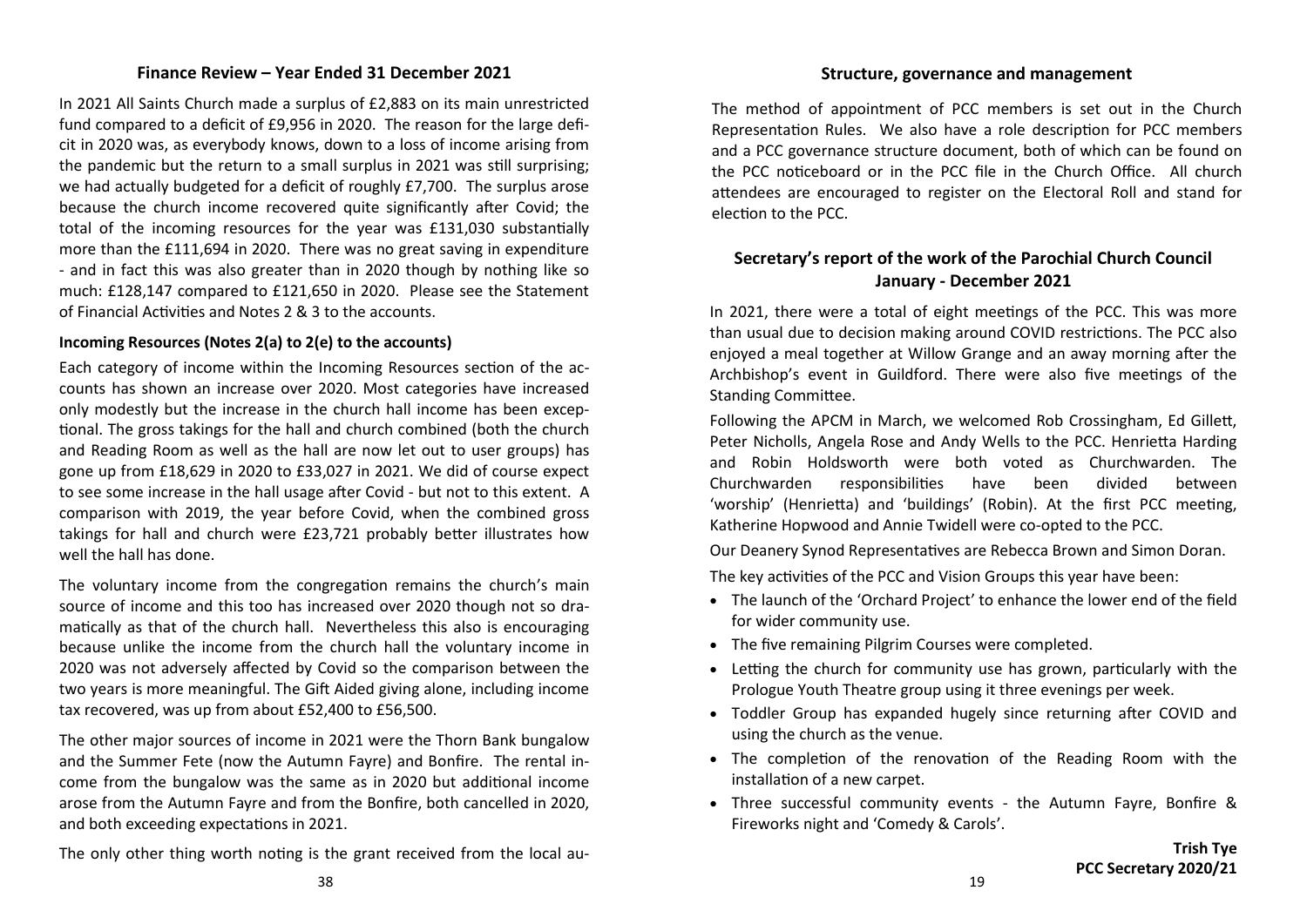### **Churchwardens' report on the fabric and ornaments of the church**

The Wardens have made their annual inspection of the church fixtures and fittings as recorded in the Terrier and all were found to be present. The following updates provide an overview of the changes now in place.

• Additions:

Further items secured for the music group and a new Pay/Donation facility at the rear of the church.

• Church Warden's roles:

This year the duties of the Wardens have been split with one being responsible for the practical aspects of worship (Henrietta) and the other responsible for all aspects of the maintenance of the church properties (Robin). They have a combined responsibility to promote the whole mission of All Saints Church.

• Central Team:

The Wardens, together with the Vicar and the Parish Administrator, form the Central Team. This team meets most weeks to maintain regular communication between all parties. During the past year, much time at these meetings has been consumed maintaining Safeguarding particularly with the interpretation of the ever changing Covid-19 regulations.

We are grateful to the Premises Vision Group for all their efforts in ensuring the maintenance of the church building and its surroundings. We are also grateful to the Worship Vision Group for their efforts with the varying setups of the church space for new services which have helped build confidence and encourage the return of people to church .

### **Henrietta Harding & Robin Holdsworth Churchwardens**

improved, and there is now a monthly Saturday rehearsal. A high point was a set of songs played during the Autumn Fayre, which people from the local community came to enjoy.

Another significant change has been the introduction of a 'Warden with responsibility for Worship', at the APCM in 2021. Henrietta Harding now holds this role, and has given dedicated service over the past year, whilst also continuing in her role as Sacristan.

Our Flower Team has also continued to provide beautiful displays, both for Sunday Services, for funerals and also for the wedding in August. Particularly special displays were also created for Easter, Harvest and Christmas. The team is ably overseen by Sue Hemingway, with support from a dedicated team of flower arrangers.

Behind the scenes of public worship lies our daily practice of prayer. Morning Prayer takes place on Monday, Tuesday and Wednesday mornings (9.15am); prayer continues during the Thursday Communion Service at 9.15am, and at the Prayer Breakfast on the second Saturday morning of each month (8am). During lockdowns, prayer has taken place via Zoom, and has enabled more people to attend on a regular basis; and Morning Prayer is now always offered 'in person' from Church, and via Zoom. Members of the Pastoral Team take Home Communion to those who are housebound or ill, continuing this ministry of prayer and worship in a very personal way. We engaged with the Archbishop's Call to Prayer, Thy Kingdom Come, between Ascension and Pentecost, and offered prayer during this time. This rhythm of prayer undergirds all we do as a church.

To summarise, it's a rich pattern of worship, which is developing as time goes by, and one which I am privileged to lead. My prayer is that we will continue to worship the Lord together in the Spirit and in truth (John 4:23) in the years ahead.

### **Revd Beverly Watson Chair, Worship Vision Group**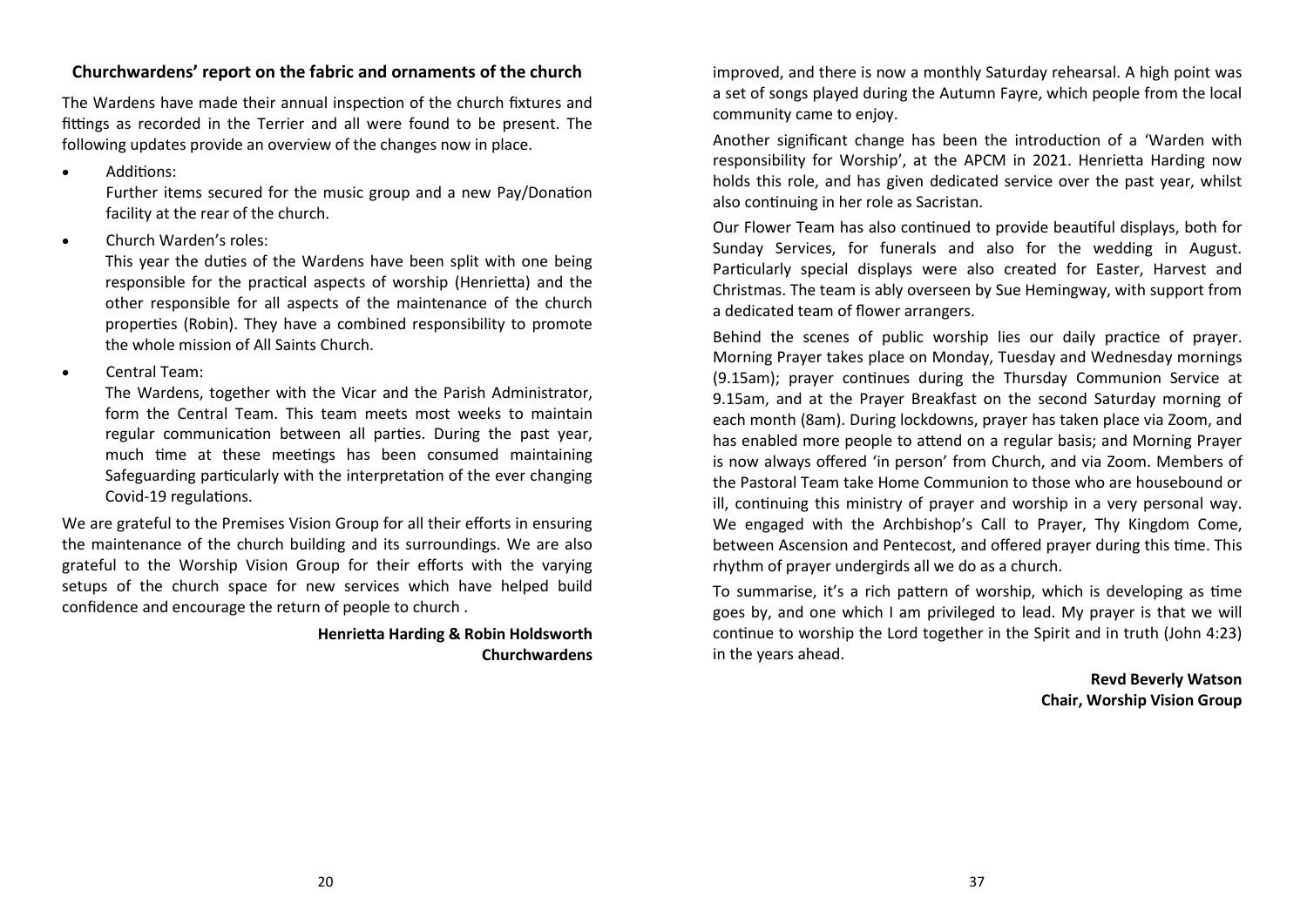services, including a 'Café-Style' Altogether Worship on the first Sunday of the month, and 'church in the round' during Tea Time Church. As a result both Altogether Worship and Tea Time Church have drawn in new people over the course of the year, and offered new and fresh approaches to worship. The increased flexibility has also proved invaluable for school services, where large numbers of children (250+) are now able to sit on the floor; and when we've set up 'prayer stations' around the church for children to engage with. Being able to space the rows of seats more widely for Sunday services has enabled us to stay safe during Covid, and keep our church services open when other churches have had to close.

As the pressures of Covid have receded, both our choir and band have been able to lead us in worship once again. Covid restrictions prevented the choir from rehearsing and singing at services for the first few months of 2021. With the technological help of Simon Doran and Harry Barham, we contributed recordings of music for several online services. These included two world premieres of anthems composed by Jeremy. As the vaccination programme unfolded, the choir felt able to resume rehearsing at the end of April, and returned to in-person singing (socially distanced and behind screens) for Pentecost Sunday on 23rd May. With many travel restrictions in place and summer holidays off the menu, unusually the choir was able to continue singing at services during August. In September we were delighted to welcome a new singer Zoe Young, who has made a wonderful addition to the alto and tenor lines. We sang Rutter at Harvest, another Barham world premiere on Remembrance Sunday, and in between produced a fine choral evensong for the Patronal Festival at the end of October. It was truly heartening to see so many people in the congregation for this service. The choir worked very hard to prepare the Christmas Nine Lessons and Carols on 12th December, and were joined at the service by a children's group who sang 'How Far is it to Bethlehem?' and 'Silent Night' after only three short rehearsals. I am very grateful to them and to all the members of the choir for their dedication and efforts in maintaining the choral tradition at All Saints particularly in these most challenging circumstances: Richard, Simon, Peter, Zoe, Fiona, Del, Lara, Sheila and Meg.

Amber Payne stood down from her role as Musical Worship Leader at the end of August, after a year of dedicated and inspiring service to All Saints. Administration of the band was taken up by Andy Wells, with the support of Ellie Wells in choosing music for first and third Sundays. Under Andy's leadership new people have joined the band, the musical equipment has

### **Safeguarding Report**

As ever, the aim of the safeguarding team continues to be to make All Saints a safe place to be.

The diocesan safeguarding policy was approved by the PCC on 28th June 2021.

As a PCC we comply with the duty to have 'due regard' to the House of Bishops' Safeguarding Policy and Practice Guidance.

Work on risk assessments has been ongoing and will continue to be so both in and out of Covid times.

Training has continued online. The training for domestic abuse is now available again. For all training, volunteers are contacted with details of training required then they send their certificates via email to me and Trish and a record is kept of who has attended which training. We follow diocesan guidance on who needs which training but will sometimes ask for further training to be undertaken too.

Covid has continued to provide huge challenges to the safeguarding team, particularly once decision making was to be done at a parish level. The safeguarding team make proposals which are then reviewed by the PCC and a decision taken.

This year, the safeguarding dashboard has been introduced to aid record keeping and review what we do. We are just beginning to work on this.

We are incredibly fortunate to have a safeguarding team and I would like to thank Beverly, Carolyn, Henrietta, Trish and Eve for everything they do. It is a huge job and it requires a team effort. Thanks also to Carolyn who has continued in her role as DBS validator.

> **Julie Lodge Safeguarding Officer**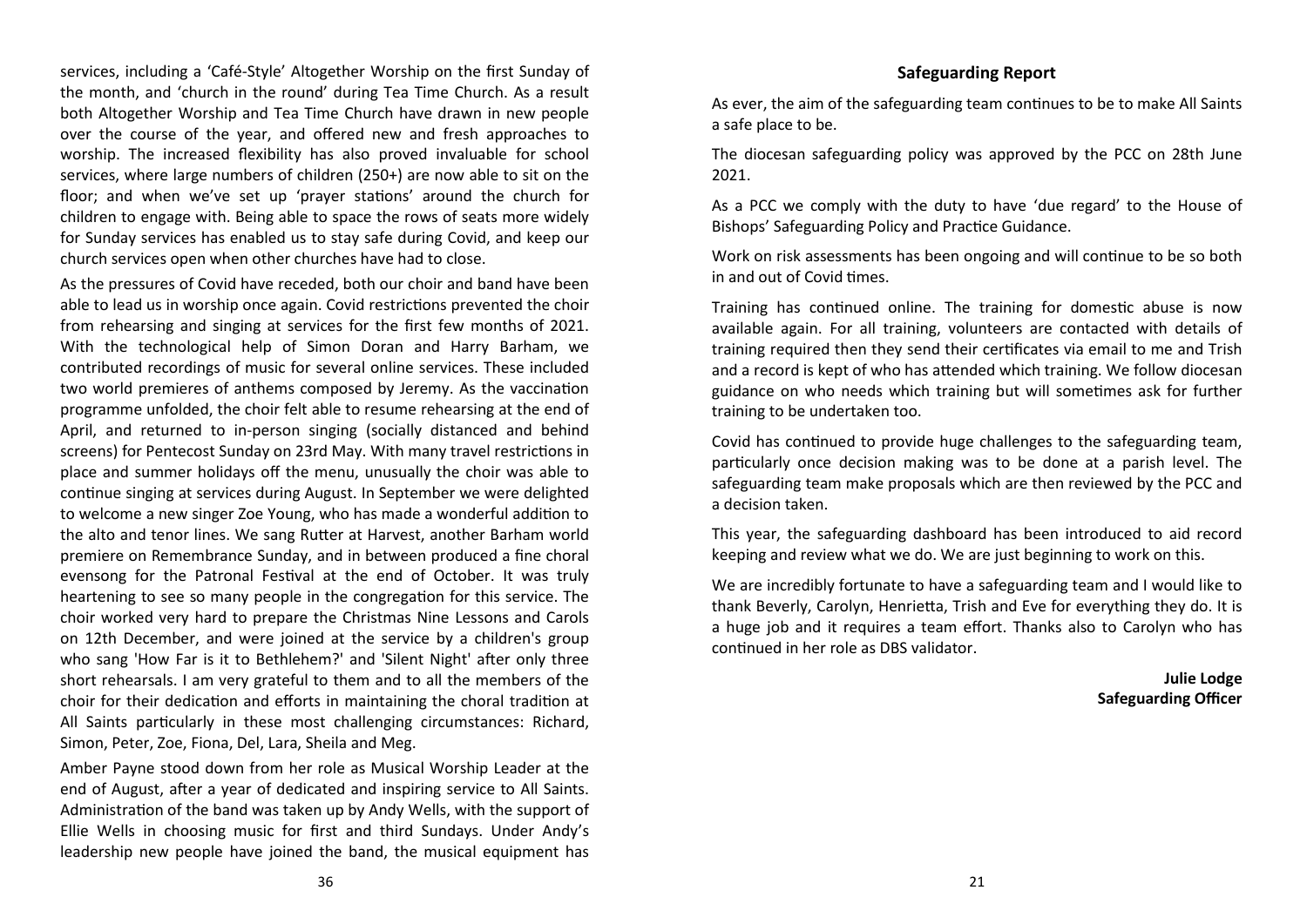### **Deanery Synod Report**

In another difficult year, Guildford Deanery Synod was forced to go online for the first two of their three meetings. Because the February meeting was the first for some members, there was an emphasis on explaining what Deanery Synod is, how it operates and what its responsibilities are. Good practice during the pandemic was shared. At our summer meeting (again online) we covered the role of Diocesan and General Synods and the processes of the elections to each body which took place later in the summer. This was followed by a presentation on the Church of England initiative 'Living in Love and Faith'.

Our last meeting in the autumn was finally held in person on the subject of 'Eco-Journeys - What our church can do?'. Alison Moulden, in her role as Diocesan Environment Officer, explained the church's net zero carbon strategy and then Holy Trinity, as hosts, explained how they had achieved 'Gold' level in the Eco-church scheme and disseminated lots of practical information.

The Diocesan and General Synod elections have not filled all the available vacancies and we currently have a vacancy for a Deanery Synod representative. If anyone is interested in governance of the wider Church, either locally or nationally, please speak to either Beverly or me as this could be a good time to get involved.

### **Rebecca Brown Deanery Synod Representative**

### **Administration and Communication Vision Group**

The purpose of the Administration and Communication Vision group is 'Overseeing an efficient system of organisation to support the ministry and mission of All Saints'. Our remit is quite wide and varied, including the running of the Parish Office, the administration of the Electoral Roll, managing the hall bookings and communications within and outside the church. Here are some of our key achievements from 2021:

• For the first part of the year, we continued to provide an online Sunday service. When we returned to the building on Palm Sunday we Zoomed some services. This has now reduced but we continue to put a recording of the Sunday sermon online, as well as on the telephone service.

In cooperation with the Eco Vision Group, work is continuing to evaluate the alternative types of heating for both the church and the hall. We are also looking at various ways to cut down heat loss through insulation specifically through the clerestory windows in the church.

### **Robin Holdsworth Chair, Premises Vision Group**

### **Worship Vision Group**

Worship remains central to all we do and are at All Saints, both during the festival seasons, and also in 'ordinary time'. It's the heart of our calling, and our core purpose as a church. Worship it's about honouring God in the whole of our lives, as well as when we gather together for services. I'm delighted that our worship has continued to develop over the past year – partly due to the challenges posed by covid.

An overview of worship is taken by the Worship Vision Group, which meets five to six times a year. The group reviews all aspects of worship at All Saints, and seeks to understand and respond to the Lord's vision for our church. It also takes an overview of worship in our schools, and at Dray Court; and of prayer and Bible study within the congregation. The Pilgrim Course came within the remit of this group, and also oversight of the Resource Centre Library at All Saints.

Much of the detail with regard to worship is covered in my 'Vicar's Report' and doesn't need repeating here; but I'd like to highlight a few things that are of significance.

One is a 'Worship Weekly' challenge that we issued to members of the congregation in September, and continued to promote in the weeks and months that followed. This was in recognition of the fact that in terms of numbers of people on the 'Family List', we're quite a large church (150 adults and 50 children); yet numbers attending on Sundays are much smaller. If all of us worshipped weekly we'd be a thriving congregation, with a strong Children's Church, providing a powerful witness to our local community. The challenge to worship weekly continues, and will hopefully bear fruit in the months ahead – particularly if the challenges of Covid recede.

Another area of importance is the flexibility of the new furniture (chairs) in the main body of the church. This has enabled us to offer a wider range of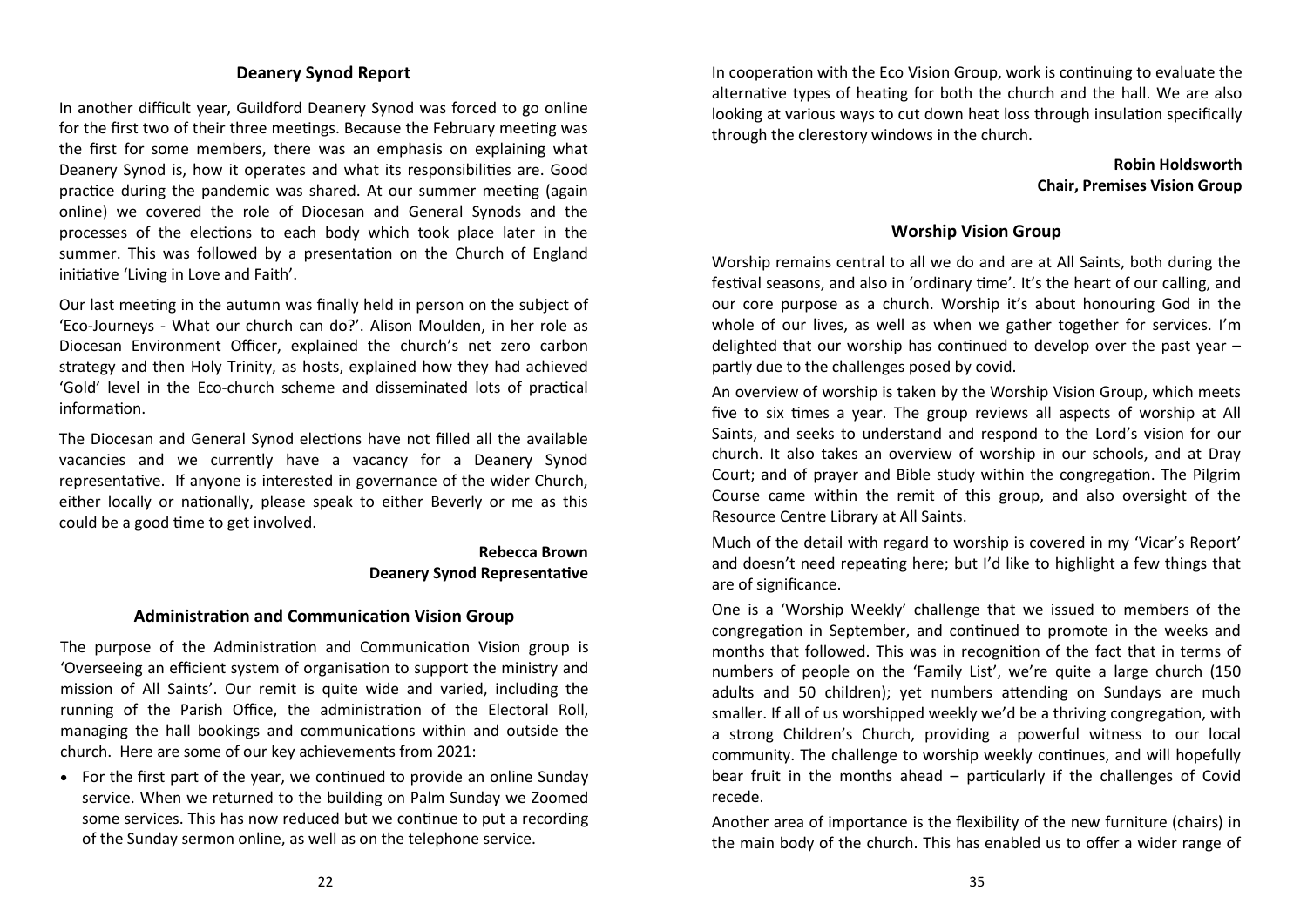### **Premises Vision Group**

This group continues to deal with the maintenance and upgrading of the church, the hall, the field and 6 Thorn Bank. In addition it is working closely with the Eco Group as we continue on the journey to become carbon neutral by the end of the decade. We engage practically with our parishioners through our work sessions which have been irregular in the past year due to Covid 19.

After being checked earlier in the year, work was done in June on the lightning conductors so that they now met the current regulations and are correctly earthed.

The movement in the church structure has been monitored throughout the year and a major piece of work was undertaken in September. The elimination of leaks into the chapel subbase was achieved by installing a lining to the pipe under the church which carries rainwater to a collection point near the chapel exterior wall. At the same time a broken underground pipe was replaced. This pipe took the discharge from the chapel roof downpipe to the same collection point. The overall effect has been that the movement of the external chapel wall appears to have stabilised. However, movement readings will continue to be taken in 2022.

Many attempts by the supplier of the external door have minimised but not yet proved successful in stopping water getting into the Reading Room. Despite this, a new carpet was laid in the decluttered Reading Room.

Little work was done on the bell tower. Discussions are taking place about possible alternatives to the current deteriorating wooden slats.

Routine maintenance jobs and minor repairs have been carried out as they have arisen in the hall. Thanks to Dave Mowat and Peter Nicholls for tackling these tasks. One of the dilapidated storage sheds on the field was replaced at the end of the year. The new shed stands on a concrete base and wooden struts rather than on paving slabs as previously. It is primarily used by Montessori.

Work has begun on the Orchard Project by a team of volunteers led by Carolyn Nicholls. Clearance of undergrowth and briars has opened up the start of a walk through the trees and bulbs have been planted. At the end of the field, areas have been cleared or trimmed prior to a tree planting scheme.

- Our website continues to receive a good amount of traffic with 21,000 page views during the year.
- Social media channels are also key to communication. We have a Facebook page which was visited over 900 times during the year. Our Instagram profile is less popular, but growing, and was visited 53 times. Our Twitter feed now has 46 followers, with our most popular 'tweet' getting over 400 impressions (number of times the tweet was seen).
- In addition to social media, communication to our worshipping community is achieved through emails, the weekly news-sheet and our notice boards. As well as using the church admin system 'iKnow' for sending emails, we now also use MailChimp to send out a newsletter style email when there are multiple messages to convey.
- The magazine continues to be available to all via the website and it is one of the most visited areas of the website. We continue to print 120 copies for delivery in the village, with a few spares for the lobby.
- The church, Reading Room and hall lettings have picked up amazingly well during the recovery from the pandemic. Montessori are now using the hall five days a week. The Prologue Youth Theatre Group are using the church three nights per week. We have also seen a growth in Reading Room bookings since we finished the refurbishment.
- We completed the annual renewal of the Electoral Roll.
- In September, we installed an unattended, contactless giving station in church. This has so far collected £350 in donations.

Please keep an eye on the website. The calendar can be reached from the home page and shows you everything that is happening day by day.

### **Trish Tye, Chair, Administration and Communication Vision Group**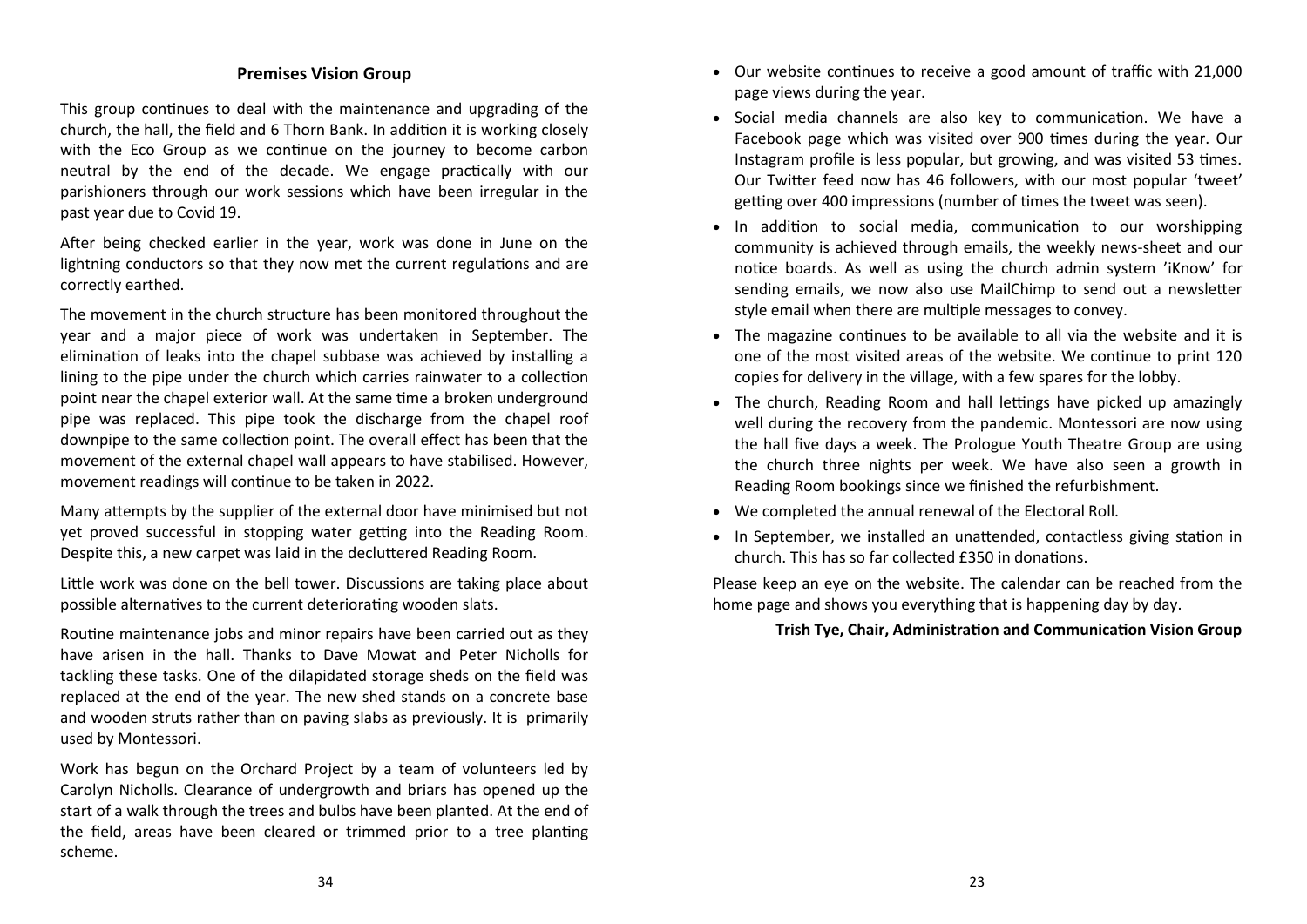### **Children & Young People Vision Group**

Meeting the needs of the children and young people during the first part of 2021 again proved to be challenging because of Covid restrictions. However, by the summer, things began to ease and we were able to gradually restart our activities in a more normal fashion.

**Toddler group:** At the beginning of the year we recorded simple Bible stories which we posted on our Facebook page as a way of staying in touch with parents and carers, but once restrictions were lifted and people were able to meet outside more freely we invited parents and carers to join us in the playground on Onslow Village rec for an hour on Fridays. Then, after the summer half term, the group started meeting again in the church. At first we asked people to book in order to safely restrict numbers but that has not been necessary since September. The church has proved to be a great space in which to hold the toddler group and several parents have commented on how lovely and bright and airy it is. Each Thursday Vanessa, Carolyn and I stack and move the chairs and set out the toys and equipment so that it looks inviting when the toddlers arrive on Friday morning. Then on Friday, at the end of the session, it all has to be put away again and the chairs are set out ready for the Sunday church service. This has all been made easier as we are now able to store the toys in the chair store and the larger equipment in a corner of the chapel. We have a number of parents and carers who come regularly and each week we are seeing new people. We have had between 15 and 20 adults attending with babies and toddlers each session.

**Children's Church:** When the church was able to meet again, at first we continued with children's slots and provided packs of activities for children to do during services. Children's Church started up again in September but only met a few times as there were a number of special services e.g. Remembrance Sunday and Harvest Festival, on what would have been children's church Sundays. We have a wide age range (from 3-11) but the children all mix well and between us, Julie and I are able to provide something suitable for them all. As Julie and I are the only leaders for Children's Church it has been difficult if one of us was ill or away. However, we have recently recruited Alice Kenyon to the team so this should help to resolve that problem, and as she is an early years specialist we will greatly benefit from her expertise. We have also been trying to encourage some of our teenagers to help out and we are delighted that Carys and Ellie have

through age and fragility now don't feel confident to mix socially with others. To address this we continue to keep in touch with pastoral visits, where appropriate, by telephone and cards and by delivering to those residents we have permission to be in touch with. We deliver the weekly All Saints notices as well as notification of all up-and-coming Dray Court services. It was encouraging to see more people at the Dray Court Carol service and that residents, with support and encouragement, were able to take part in the service.

As a pastoral team we have engaged in further in-house training bi-monthly and Carolyn has now completed the Diocese training as a lay Pastoral Visitor. She has now been commissioned alongside the commissioning of the Pastoral Team as Lay Pastoral Visitors and me as a Lay Pastoral Assistant and Team Leader on Sunday 23rd January. Commissioning is now being done in the parish by the Incumbent and with the PCC's approval and blessing.

These remain very challenging times and constant adaptation has to be made and considered in relation to what is safe and appropriate for us to be engaged in with face to face visits or in alternative ways. However we all feel that as we give we are also receiving and feel blessed to be part of this ministry.

If you feel that listening and caring about others is something you have a heart for, would you consider whether it would be right for you to apply to become a Pastoral Visitor as a member of the Pastoral Team? If you would like to explore further what this might involve, please contact me as Pastoral Team Leader by phone on 01483 572244 or email on pastoral@allsaintschurchgfd.org.uk to arrange a chat. Thank you.

> **Marguerite Barclay Chair, Pastoral Vision Group**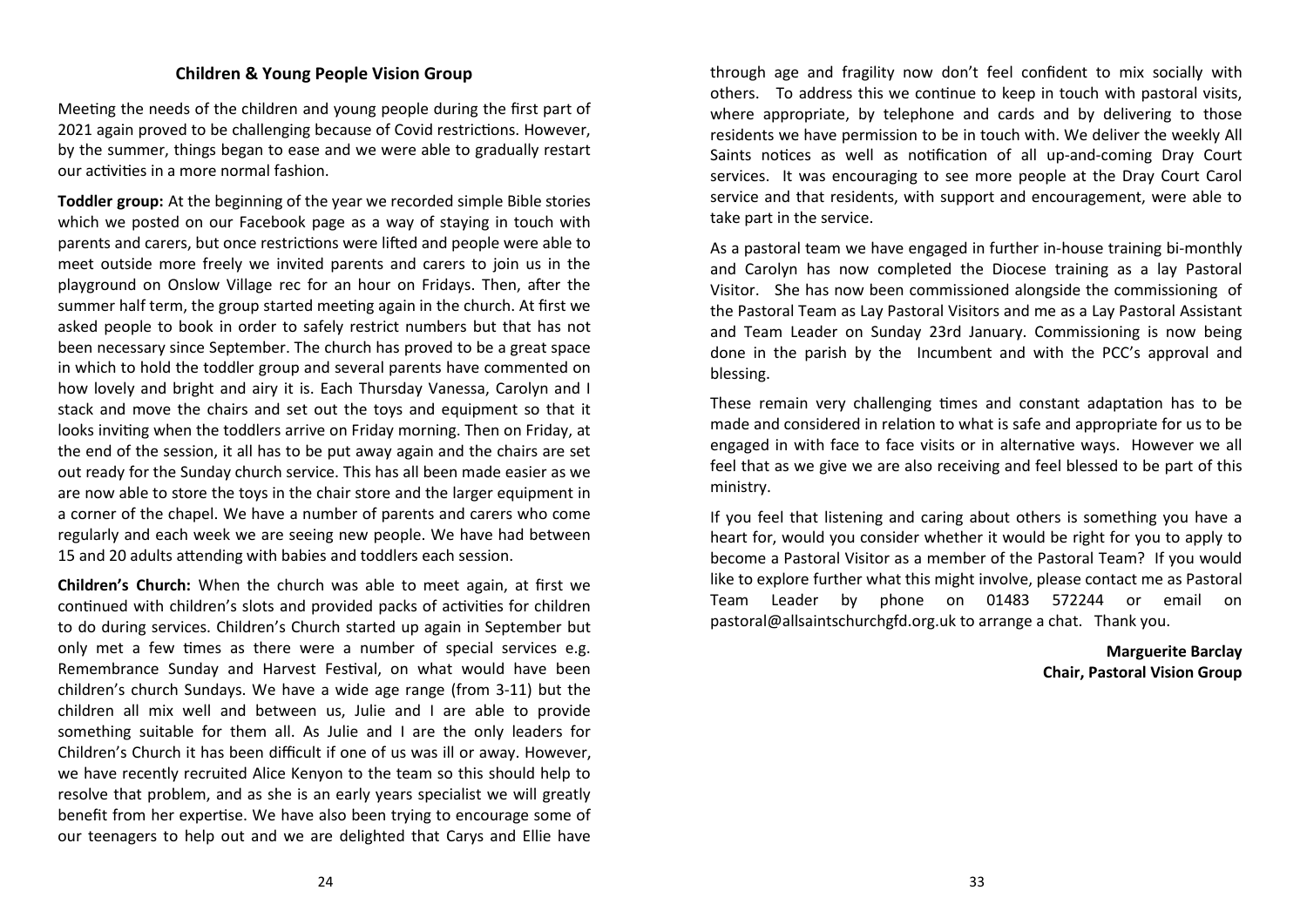the time and space to become a committed and trained member of the team.

Secondly, in the light of this, how are we at present able to reach the goals of the Transforming Church, Transforming Lives plan?

The goal in the plan is: 'To be a source of salt and light. To be a force for good in our community. Under the "five marks of mission" respond to human need by loving service'.

In reality what does that mean? Using the What? Why? How? When? Framework:

**Progress and Outcomes:** We are visiting and actively supporting the housebound, isolated, and vulnerable through identifying with them what support they need and is appropriate for us to offer. We are also maintaining contact with families and are part of teams reaching out in service to the community at large e.g. Toddlers Group and Community Ladies Lunch. This has included giving an opportunity of being listened to and valued. These contacts include emotional support, practical support, spiritual and prayerful support, Home Communion and signposting by enabling support to be obtained through other agencies. These include Cruise, Crossroads, Age UK and Alzheimer's Society, installation of practical equipment to meet health and communication needs, and accompanying to hospital and medical appointments. To this end with the work done by the original Community Engagement Team, I have been able to produce an information and contact file for team members as a resource for knowing what is available in the community from professional and charity resources. I have linked with Cruise, Crossroads, the Residents' Association and local Councillors to find out how to access additional support. I am also linked to Voluntary Action South West Surrey so am kept updated on resources and training available to the voluntary sector.

Carolyn has taken on responsibility for the follow up of Baptism families which has meant she is getting to know them personally and is greeted by them when they see her out and about so important links are now being made and maintained.

This year has seen the reopening of more links through the Dray Court service which restarted in September. Sadly we have seen the passing of many of the original older people who were part of this and others who

agreed to do this. At Christmas, Ellie and Andy Wells did a brilliant job of arranging the nativity for us.

**Youth Group:** The youth group continued to hold meetings over Zoom until the summer and I was very grateful to Lydia for her support in helping to lead these so ably. She was also able to attend, and organise, a very successful game when the youth group met for the first time in person for a barbecue. This was held in the church hall as it was a rainy evening but that didn't dampen everyone's spirits! Youngsters who would be starting at secondary school in the autumn were invited along and those who already attended the County school were able to answer questions and give advice to those about to start. As Lydia is now married and living in Durham it became necessary to find a new team to lead youth group. Alison Moulden, Liz Payne and Joanna Brown have all agreed to this. We have held two youth group meetings since then, both of which were well attended. These have been held in the vicarage. However it has been felt that the church hall would be a better venue. Unfortunately this is used by a yoga group every Sunday at the time when the youth group meet. Beverly has suggested that, as the youth group only meet once each half term, the yoga group might agree to hold their class in the church on these occasions. They have agreed to do this so that we will be able to meet in the hall on February 6 for our first youth group meeting of 2022. Our meetings include food, fun and games and a focused time for questions and discussion.

Finally, at the end of 2021, it was decided that the membership of this vision group needed to change. Each leader of any church activity needs to be able to meet for supervision and support and, in order to make this possible, the vision group now consists of all those who are involved in leading the toddler group, children's church and the youth group. We have also welcomed Carolyn Nicholls into the vision group in her new role as baptism family liaison.

> **Jeanette Whiteman Chair, Children & Young People Vision Group**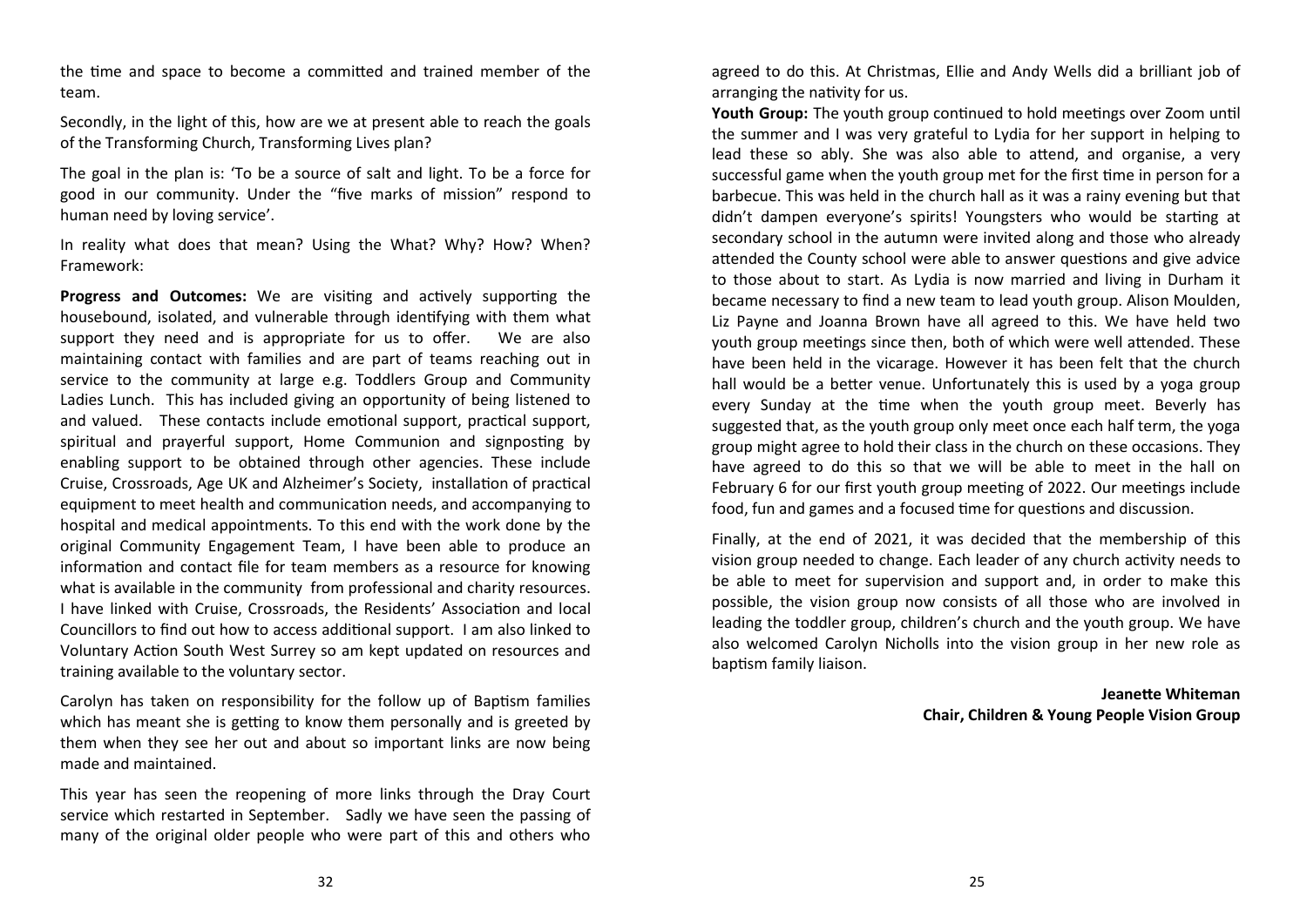### **Eco Vision Group**

This year has seen good progress on the eco agenda despite COVID uncertainty making meeting difficult.

We have had several areas of focus over the last year:

- Achieving a steady stream of goals on the Eco Church scheme.
- Ascertaining the best way to heat the church.
- Launching the Creation Care UK Awards scheme for households.
- Faith solidarity for COP26 through the Ring Out For Climate scheme.
- Supporting Earth Hour and RSPB Big Garden Bird Watch.
- Continuing and expanding the recycling scheme.
- Continuing the Eco Tips in the magazine, and adding eco information to the website.
- Linking the Autumn Fayre to the Great Big Green Week.
- Continuing planning and groundwork on the Orchard Project.

**The Orchard Project:** This is a joint venture between the Premises Vision Group and the Eco Vision Group. We have seen huge amounts of work done, with a massive vote of thanks to Carolyn Nicholls, who has organised the project and put hours of work into it.

**Creation Care UK:** This scheme, which helps church households understand how best to live sustainably, was launched in November at All Saints. To date, five households have achieved bronze, and three have achieved silver. (The coveted 'first-household-to-get-gold' spot is still up for grabs!)

All Saints' families and households can sign up to join the scheme at www.creationcare.org.uk and work towards an award. The decision has been taken about when rewards will be given out – for 2022 this will be during services in January, April, July and October.

**Eco Church:** We have been doing a lot of behind the scenes work, such as twinning toilets, fitting dual-flush cisterns, and looking at areas of church life that might need alteration. This led to our inaugural Eco Policy for All Saints, which was accepted by the PCC in December.

The Policy now states we agree, in all our church activities, to:

• Offset our carbon footprint annually, whilst continuing to reduce our carbon to as close to zero as we can, as soon as possible.

For 2022 our support will continue to focus on the work of Clare and Andrew Koens and Wycliffe Bible Translators in Papua New Guinea and also on the work of Mosaic Middle East, Friends International, United Society Partners in the Gospel, A Rocha International, Five Talents, Guildford Food Bank, and Guildford Town Centre Chaplaincy. There will also be activities associated with Christian Aid Week and a special collection on Sea Sunday.

### **Peter Nicholls Chair, Mission Vision Group**

### **Pastoral Vision Group**

Looking back at last year's report to the AGM - have things changed much and are the goals agreed for 'Transforming Church, Transforming Lives' being met?

I want to start by sharing where we are currently as a team. During the past year Richard Pointer has made the decision which we have respected and sadly accepted, that he now needs to stand down from being an active member of the team. He still wants to remain a prayerful supporter of the work. Jean Reed now has caring commitments and like Richard wants to remain a prayerful supporter of the team as well as act as a consultant to the team with her vast knowledge and insight through her long and very active connection with All Saints and as a village resident. However it does mean she cannot actively engage in new work. Diana Reiblein is now extensively supporting her family through the week and also feels she cannot now give the time she would like to on-going pastoral work so she has also made the difficult decision that she cannot continue to be part of the Pastoral Team, but will remain a prayerful supporter of the work. This means the present team are now five: Richard Hemingway, Dave Barclay, Carolyn Nicholls, Sue Groves and me as Team Leader.

We are responding to the needs of an aging church community but also wanting to reach out to families and those younger members of our community who in many ways are equally vulnerable.

We are very conscious that we, as team members, are ourselves older members of the congregation and we are seeking to find new younger members to join the team who feel a calling to this vital ministry and have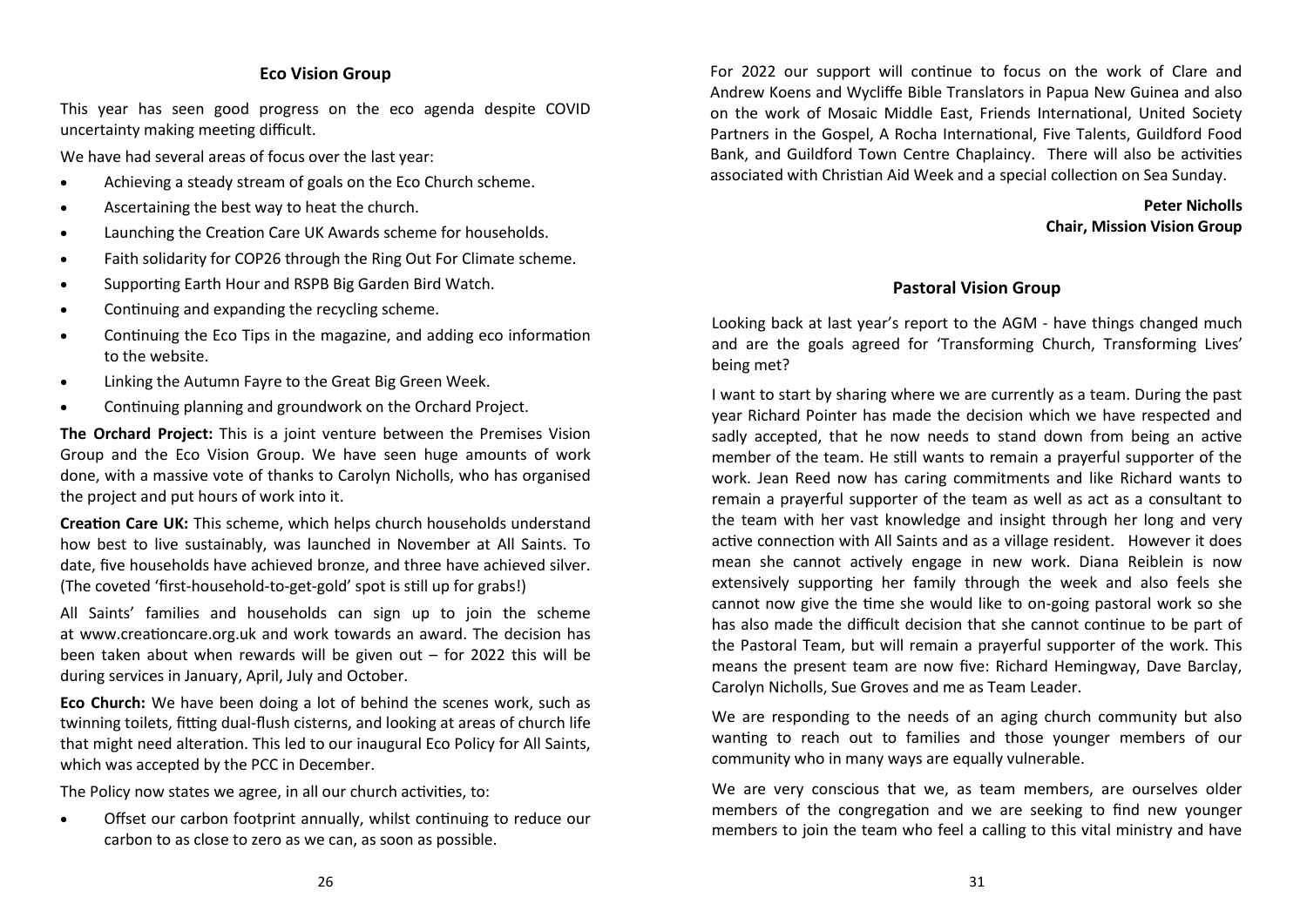### **Mission Vision Group**

The Mission Vision Group met on five occasions in 2021. Membership was unchanged: Katherine and Bruce Hopwood, Richard Hemingway and Carolyn and Peter Nicholls.

In 2021 we completed a further year of our commitment to support the work of Clare and Andrew Koens working for Wycliffe Bible Translators in Papua New Guinea. During 2021 the family had been due a holiday in USA and UK with the opportunity to spend time with family members and renew partnerships with supporting churches. However, because of COVID, the visit was delayed and we are now expecting them to be back in the UK later this year and available to join us for a Sunday service.

In addition to support for the Bible translation work in Papua New Guinea, we have publicised and promoted the work of Mosaic Middle East, Friends International, Bishop of Guildford's Foundation, Bible Society, United Society Partners in the Gospel, Five Talents, A Rocha and the North Guildford Food Bank. During Christian Aid week we organised a car wash and cake sale in the Village Hall Car Park which was well supported by local people and church members. At the Sunday service we welcomed Michael Mosselmans from Christian Aid HQ who gave many interesting insights into the workings as well as the work of Christian Aid. At the Harvest service in October, Paul Williams spoke about the work of A Rocha. In April we organised a Zoom session with the Director of Five Talents. A good number of church members attended and heard about their work among some of the poorest communities in poorer countries of Africa and Asia. To encourage interest and involvement of young people, we prepared quizzes focussing on the work of two of our supported mission organisations. The intention is to add further quizzes in the coming months.

As in previous years every issue of the parish magazine has included an article on one of our supported mission organisations and there has been prayer for their work at Sunday services. At the end of the year we were able to send a donation to each of our supported organisations.

We are most grateful for the support and interest shown by members of the congregation and would welcome suggestions on how we might be more effective in creating awareness and involvement in mission, whether local, national or international.

- Not use any pesticide on church premises.
- Not use any glyphosate weed killer on church premises.
- Not use single-use plastics for example plastic cups and cutlery, straws, toys, prizes for fetes etc.
- Implement the 'No Mow May' mowing regime, to protect pollinating insects.
- Commit to promoting Earth Hour annually (26th March 2022), and undertake the RSPB bird survey annually (28- 30th January 2022).

The No Single-Use Plastic policy posed a problem for our Bonfire Night in terms of serving mulled wine, as in the past we have used polystyrene cups. We successfully overcame this by asking visitors to bring a mug, and asking for donations of old mugs for church use. We received boxes of donations, and lots of people brought their own mug to the event, saving a lot of plastic from landfill, and proving that creative solutions can be found!

**Recycling:** The recycling scheme has been a huge success. The statistics of what we have sent off this year are:

- 5,020 Ella pouches
- 262 Air, home and laundry items
- 16,268 Crisp packets!
- 8.8kg ink-jet cartridges, raising £92.25 for church

Payment received from Terracycle this year was £134.49 - always welcome as a sideline to being green!

On top of this, we have collected kilos of waste candles that Carolyn will be getting to The Recycled Candle Company in Exeter (plus waste candle wax from St Mary's and St Nics), and kilos of pens (to Rymans), as well as dental recycling (to a dental practice in Woking).

We've also added medical packets to our collections which we'll deliver up to Superdrug in town.

**Looking Forwards:** We have considered what actions would be needed to achieve a Gold Eco Award in 2022. We will be aiming to put in an application in 2022. Watch this space!

> **Alison Moulden Chair, Eco Vision Group**